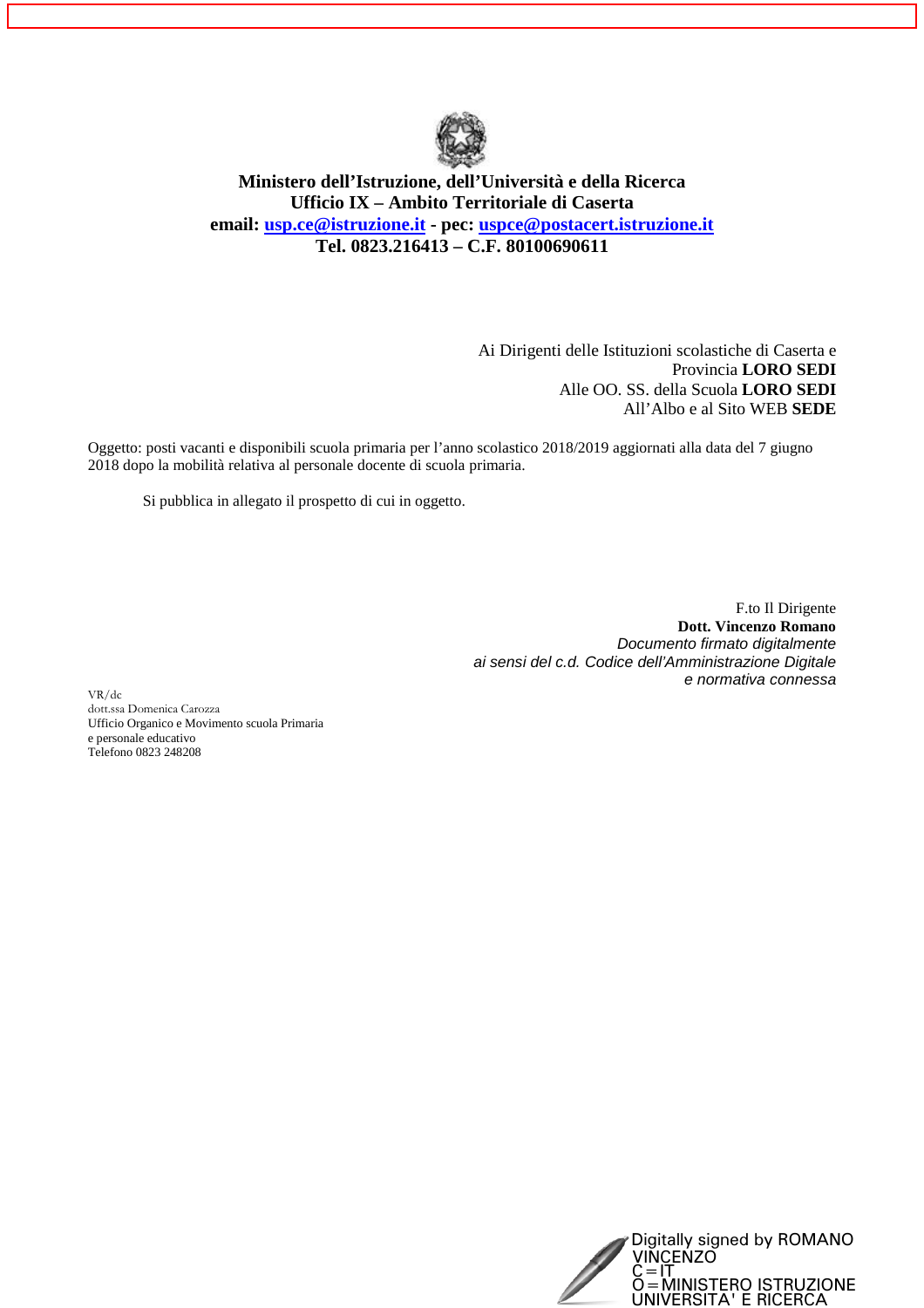|                      | <b>PROSPETTO ORGANICO, TITOLARI E DISPONIBILITA'</b> |                                                  |                                    |                                             |                       |  |
|----------------------|------------------------------------------------------|--------------------------------------------------|------------------------------------|---------------------------------------------|-----------------------|--|
|                      |                                                      | <b>SCUOLA PRIMARIA</b>                           |                                    |                                             |                       |  |
|                      |                                                      | <b>ANNO SCOLASTICO: 2018/19 DATA: 07/06/2018</b> |                                    |                                             |                       |  |
|                      |                                                      | UFFICIO SCOLASTICO PROVINCIALE DI: CASERTA       |                                    |                                             |                       |  |
| <b>CODICE AMBITO</b> |                                                      | <b>CODICE SCUOLA IDENOMINAZIONE SCUOLA</b>       | <b>CODICE TIPO</b><br><b>POSTO</b> | <b>DENOMINAZIONE</b><br><b>TIPO POSTO</b>   | <b>DISPONIBILITA'</b> |  |
| CAM0000007           | CEEE005019                                           | CASERTA CENTURANO - CE 5 -                       | AN                                 | <b>COMUNE</b>                               | $\overline{0}$        |  |
| CAM0000007           | CEEE005019                                           | <b>CASERTA CENTURANO - CE 5 -</b>                | $\overline{CH}$                    | <b>SOST. MINORATI</b><br><b>DELLA VISTA</b> | $\mathbf{1}$          |  |
| CAM0000007           | CEEE005019                                           | CASERTA CENTURANO - CE 5 -                       | <b>EH</b>                          | <b>SOST. MINORATI</b><br><b>PSICOFISICI</b> | $\overline{0}$        |  |
| CAM0000007           | CEEE005019                                           | CASERTA CENTURANO - CE 5 -                       | $\overline{\mathsf{IL}}$           | LINGUA INGLESE                              | $\overline{0}$        |  |
| CAM0000007           | CEEE078013                                           | CONVITTO NAZIONALE "G.BRUNO"                     | AN                                 | <b>COMUNE</b>                               | $\overline{2}$        |  |
| CAM0000007           | CEEE078013                                           | <b>CONVITTO NAZIONALE "G.BRUNO"</b>              | EH                                 | <b>SOST. MINORATI</b><br><b>PSICOFISICI</b> | $\overline{0}$        |  |
| CAM0000007           | ICEEE078013                                          | CONVITTO NAZIONALE "G.BRUNO"                     | IL                                 | LINGUA INGLESE                              | $\overline{0}$        |  |
| CAM0000007           | CEEE100046                                           | CASERTA "LORENZINI "- D.D.4-                     | AN                                 | <b>COMUNE</b>                               | $\overline{0}$        |  |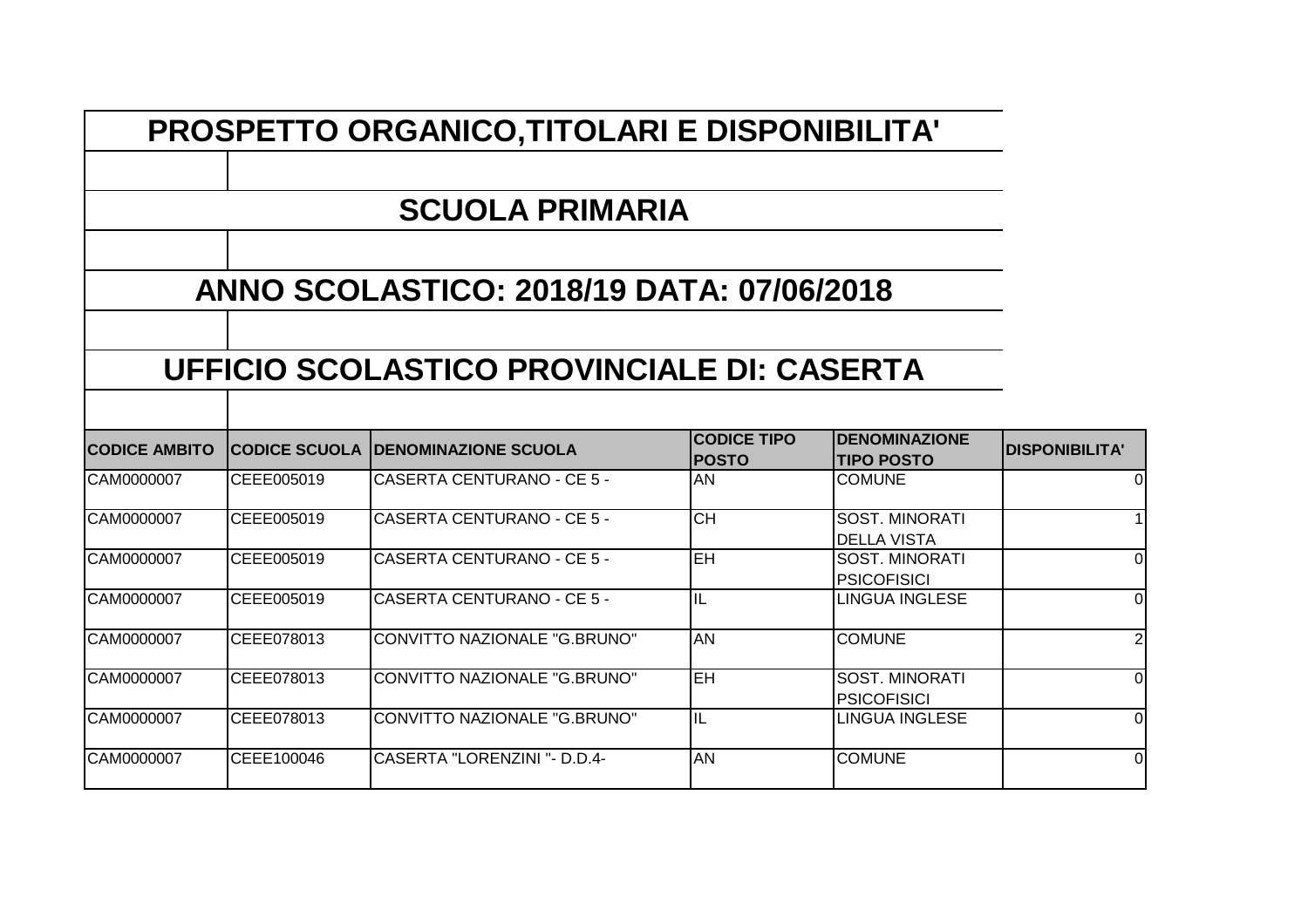| CAM0000007 | CEEE100046 | CASERTA "LORENZINI "- D.D.4-      | EH              | <b>SOST. MINORATI</b>                       | $\Omega$       |
|------------|------------|-----------------------------------|-----------------|---------------------------------------------|----------------|
|            |            |                                   |                 | <b>PSICOFISICI</b>                          |                |
| CAM0000007 | CEEE100046 | CASERTA "LORENZINI "- D.D.4-      | IL              | LINGUA INGLESE                              | $\Omega$       |
| CAM0000007 | CEEE806014 | I.C. "R. VIVIANI"                 | AN              | <b>COMUNE</b>                               | $\Omega$       |
| CAM0000007 | CEEE806014 | I.C. "R. VIVIANI"                 | <b>EH</b>       | <b>SOST. MINORATI</b><br><b>PSICOFISICI</b> | $\Omega$       |
| CAM0000007 | CEEE806014 | I.C. "R. VIVIANI"                 | IL              | <b>LINGUA INGLESE</b>                       | $\Omega$       |
| CAM0000007 | CEEE80801Q | <b>CASERTA S.LEUCIO</b>           | <b>AN</b>       | <b>COMUNE</b>                               | $\Omega$       |
| CAM0000007 | CEEE80801Q | <b>CASERTA S.LEUCIO</b>           | $\overline{CH}$ | <b>SOST. MINORATI</b><br><b>DELLA VISTA</b> |                |
| CAM0000007 | CEEE80801Q | <b>CASERTA S.LEUCIO</b>           | $E$ H           | <b>SOST. MINORATI</b><br><b>PSICOFISICI</b> | $\overline{0}$ |
| CAM0000007 | CEEE80801Q | <b>CASERTA S.LEUCIO</b>           | IL              | <b>LINGUA INGLESE</b>                       | $\Omega$       |
| CAM0000007 | CEEE830011 | E. IENCO - CAPODRISE-             | <b>AN</b>       | <b>COMUNE</b>                               | $\Omega$       |
| CAM0000007 | CEEE830011 | E. IENCO - CAPODRISE-             | <b>EH</b>       | <b>SOST. MINORATI</b><br><b>PSICOFISICI</b> | $\Omega$       |
| CAM0000007 | CEEE830011 | E. IENCO - CAPODRISE-             | IL              | <b>LINGUA INGLESE</b>                       | $\Omega$       |
| CAM0000007 | CEEE83403A | <b>CERVINO CENTRO</b><br>-MADD 4- | AN              | <b>COMUNE</b>                               | $\overline{2}$ |
| CAM0000007 | CEEE83403A | <b>CERVINO CENTRO</b><br>-MADD 4- | EH              | SOST. MINORATI<br><b>PSICOFISICI</b>        | $\Omega$       |
| CAM0000007 | CEEE848027 | <b>ARIENZO CENTRO</b>             | AN              | <b>COMUNE</b>                               | 2              |
| CAM0000007 | CEEE848027 | <b>ARIENZO CENTRO</b>             | <b>CH</b>       | <b>SOST. MINORATI</b><br><b>DELLA VISTA</b> | $\Omega$       |
| CAM0000007 | CEEE848027 | <b>ARIENZO CENTRO</b>             | EH              | <b>SOST. MINORATI</b><br><b>PSICOFISICI</b> | $\Omega$       |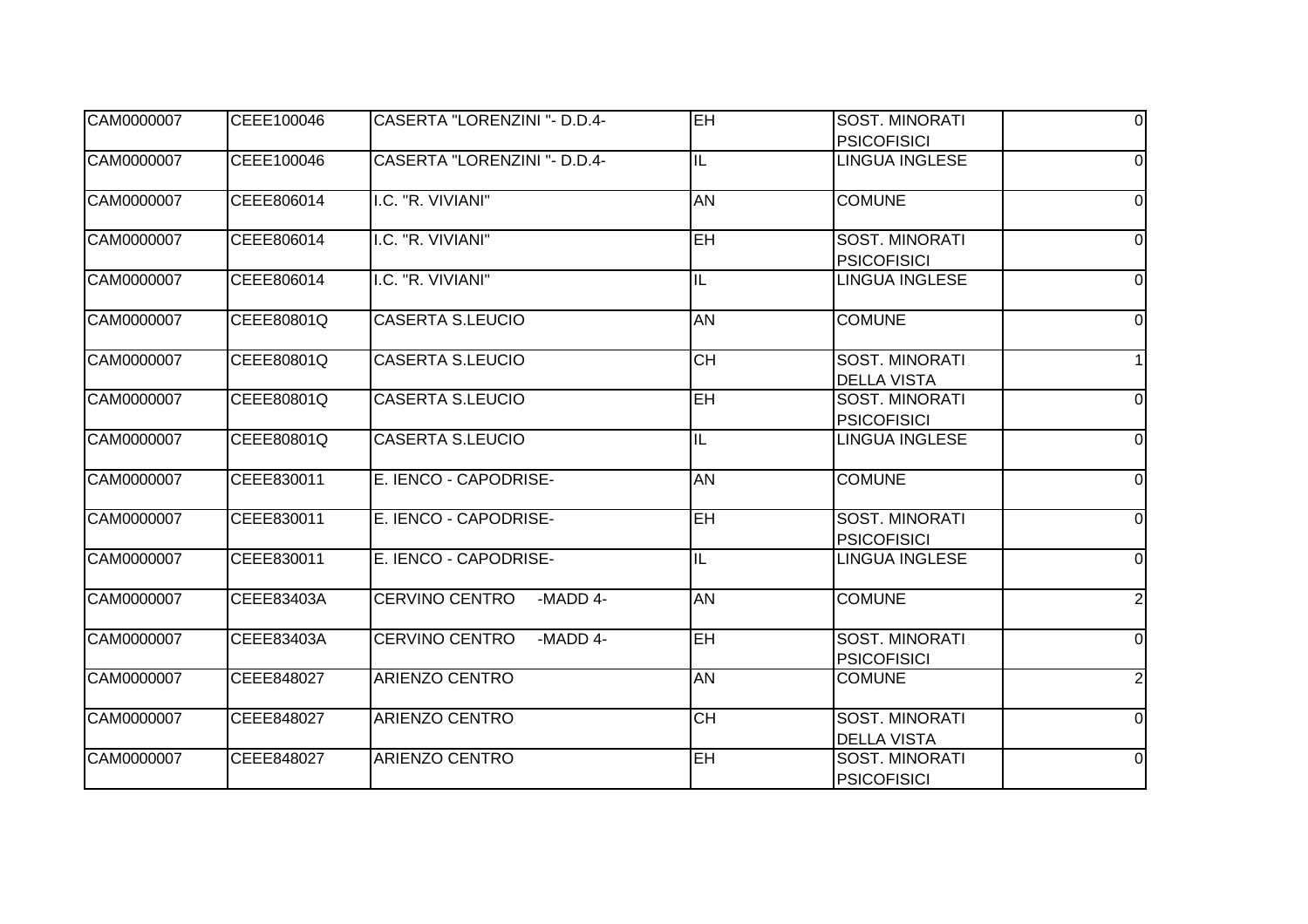| CAM0000007 | CEEE848027 | ARIENZO CENTRO                  | $\overline{\mathsf{I}}$  | <b>LINGUA INGLESE</b>                       | $\Omega$       |
|------------|------------|---------------------------------|--------------------------|---------------------------------------------|----------------|
| CAM0000007 | CEEE85901L | <b>G. FALCONE</b>               | AN                       | <b>COMUNE</b>                               | $\Omega$       |
| CAM0000007 | CEEE85901L | <b>G. FALCONE</b>               | EH                       | <b>SOST. MINORATI</b><br><b>PSICOFISICI</b> | $\Omega$       |
| CAM0000007 | CEEE85901L | <b>G. FALCONE</b>               | IL                       | <b>LINGUA INGLESE</b>                       | 0              |
| CAM0000007 | CEEE86701G | S.NICOLA LA STRADA-CAPOL.-D.D.- | <b>AN</b>                | <b>COMUNE</b>                               | $\Omega$       |
| CAM0000007 | CEEE86701G | S.NICOLA LA STRADA-CAPOL.-D.D.- | <b>CH</b>                | <b>SOST. MINORATI</b><br><b>DELLA VISTA</b> | $\Omega$       |
| CAM0000007 | CEEE86701G | S.NICOLA LA STRADA-CAPOL.-D.D.- | EH                       | SOST. MINORATI<br><b>PSICOFISICI</b>        | $\overline{0}$ |
| CAM0000007 | CEEE86701G | S.NICOLA LA STRADA-CAPOL.-D.D.- | $\overline{\mathsf{IL}}$ | <b>LINGUA INGLESE</b>                       | $\mathbf 0$    |
| CAM0000007 | CEEE869017 | PADRE PIO                       | <b>AN</b>                | <b>COMUNE</b>                               | 8              |
| CAM0000007 | CEEE869017 | <b>PADRE PIO</b>                | EH                       | SOST. MINORATI<br><b>PSICOFISICI</b>        |                |
| CAM0000007 | CEEE869017 | <b>PADRE PIO</b>                | $\overline{\mathsf{I}}$  | <b>LINGUA INGLESE</b>                       |                |
| CAM0000007 | CEEE87003D | ISTITUTO COMPRENSIVO ALDO MORO  | <b>AN</b>                | <b>COMUNE</b>                               | $\overline{3}$ |
| CAM0000007 | CEEE87003D | ISTITUTO COMPRENSIVO ALDO MORO  | EH                       | <b>SOST, MINORATI</b><br><b>PSICOFISICI</b> | 6              |
| CAM0000007 | CEEE87003D | ISTITUTO COMPRENSIVO ALDO MORO  | IL                       | LINGUA INGLESE                              | $\Omega$       |
| CAM0000007 | CEEE886011 | S.NICOLA LA ST.-VIA EINAUDI     | <b>AN</b>                | <b>COMUNE</b>                               | 0              |
| CAM0000007 | CEEE886011 | S. NICOLA LA ST.-VIA EINAUDI    | $\overline{CH}$          | <b>SOST. MINORATI</b><br><b>DELLA VISTA</b> | $\Omega$       |
| CAM0000007 | CEEE886011 | S.NICOLA LA ST.-VIA EINAUDI     | EH                       | <b>SOST. MINORATI</b><br><b>PSICOFISICI</b> | $\Omega$       |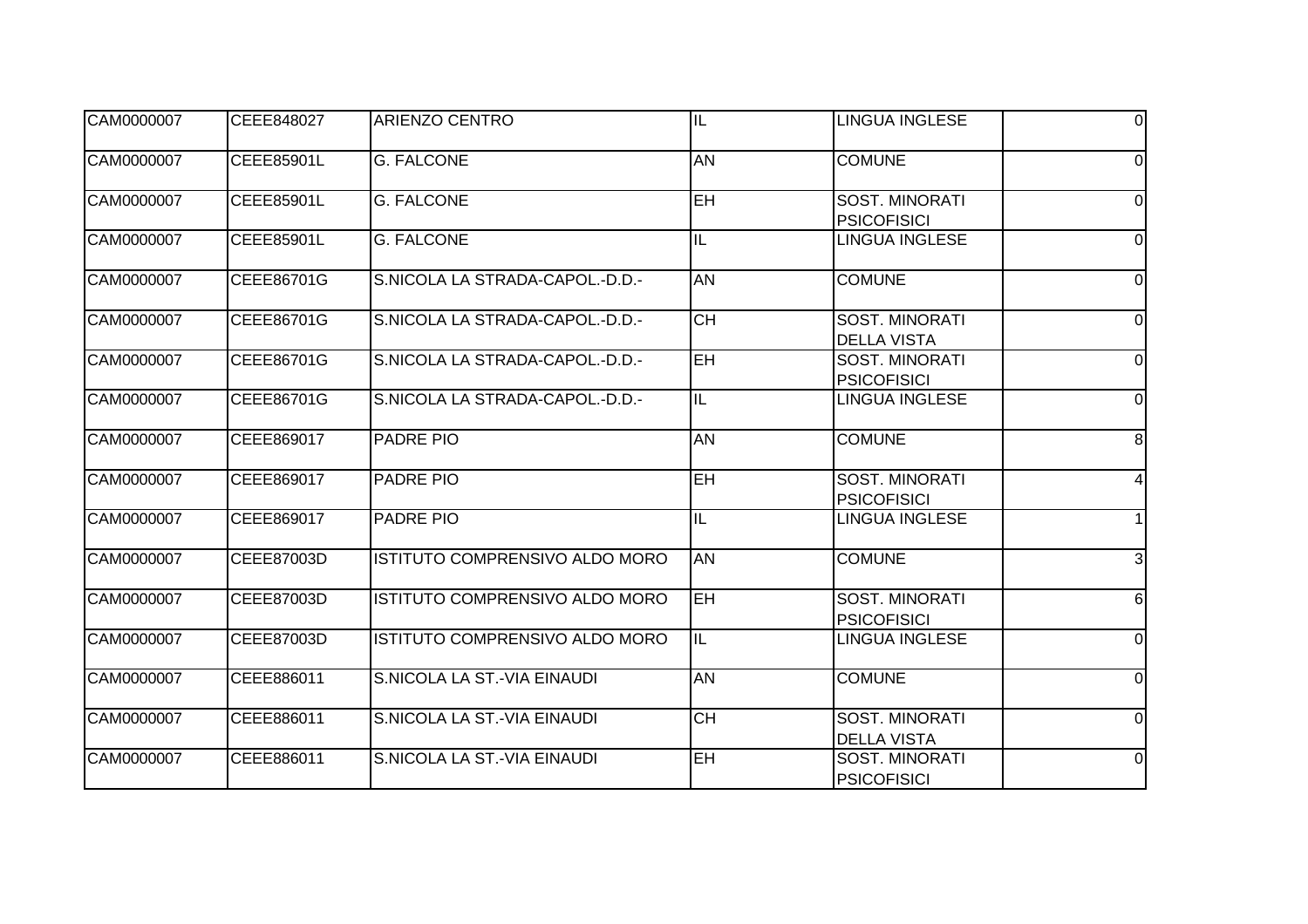| CAM0000007 | CEEE886011 | S. NICOLA LA ST.-VIA EINAUDI   | $\overline{\mathsf{I}}$ | <b>LINGUA INGLESE</b>                       | $\Omega$       |
|------------|------------|--------------------------------|-------------------------|---------------------------------------------|----------------|
| CAM0000007 | CEEE892018 | "GENERALE POLLIO"              | <b>AN</b>               | <b>COMUNE</b>                               | $\Omega$       |
| CAM0000007 | CEEE892018 | <b>'GENERALE POLLIO"</b>       | EH                      | <b>SOST. MINORATI</b><br><b>PSICOFISICI</b> | $\Omega$       |
| CAM0000007 | CEEE892018 | "GENERALE POLLIO"              | IL                      | LINGUA INGLESE                              | $\Omega$       |
| CAM0000007 | CEEE893014 | <b>ALDO MORO</b>               | <b>AN</b>               | <b>COMUNE</b>                               | $\Omega$       |
| CAM0000007 | CEEE893014 | <b>ALDO MORO</b>               | <b>EH</b>               | <b>SOST. MINORATI</b><br><b>PSICOFISICI</b> | $\Omega$       |
| CAM0000007 | CEEE893014 | <b>ALDO MORO</b>               | IL                      | LINGUA INGLESE                              | $\overline{0}$ |
| CAM0000007 | CEEE89501Q | PIER DELLE VIGNE               | <b>AN</b>               | <b>COMUNE</b>                               | $\Omega$       |
| CAM0000007 | CEEE89501Q | PIER DELLE VIGNE               | <b>DH</b>               | <b>SOST. MINORATI</b><br><b>DELL'UDITO</b>  | 0              |
| CAM0000007 | CEEE89501Q | PIER DELLE VIGNE               | EH                      | <b>SOST. MINORATI</b><br><b>PSICOFISICI</b> | $\Omega$       |
| CAM0000007 | CEEE89501Q | PIER DELLE VIGNE               | $\overline{\mathsf{I}}$ | <b>LINGUA INGLESE</b>                       | $\Omega$       |
| CAM0000007 | CEEE8A001Q | TERZO CIRCOLO CASERTA PRIMARIA | <b>AN</b>               | <b>COMUNE</b>                               | $\overline{0}$ |
| CAM0000007 | CEEE8A001Q | TERZO CIRCOLO CASERTA PRIMARIA | EH                      | <b>SOST. MINORATI</b><br><b>PSICOFISICI</b> | $\Omega$       |
| CAM0000007 | CEEE8A001Q | TERZO CIRCOLO CASERTA PRIMARIA | IL                      | LINGUA INGLESE                              | $\Omega$       |
| CAM0000007 | CEEE8AC017 | <b>CASERTA VIA ROMA -CE2-</b>  | <b>AN</b>               | <b>COMUNE</b>                               | $\Omega$       |
| CAM0000007 | CEEE8AC017 | <b>CASERTA VIA ROMA -CE2-</b>  | <b>EH</b>               | <b>SOST. MINORATI</b><br><b>PSICOFISICI</b> | $\Omega$       |
| CAM0000007 | CEEE8AC017 | <b>CASERTA VIA ROMA -CE2-</b>  | IL                      | LINGUA INGLESE                              | $\overline{0}$ |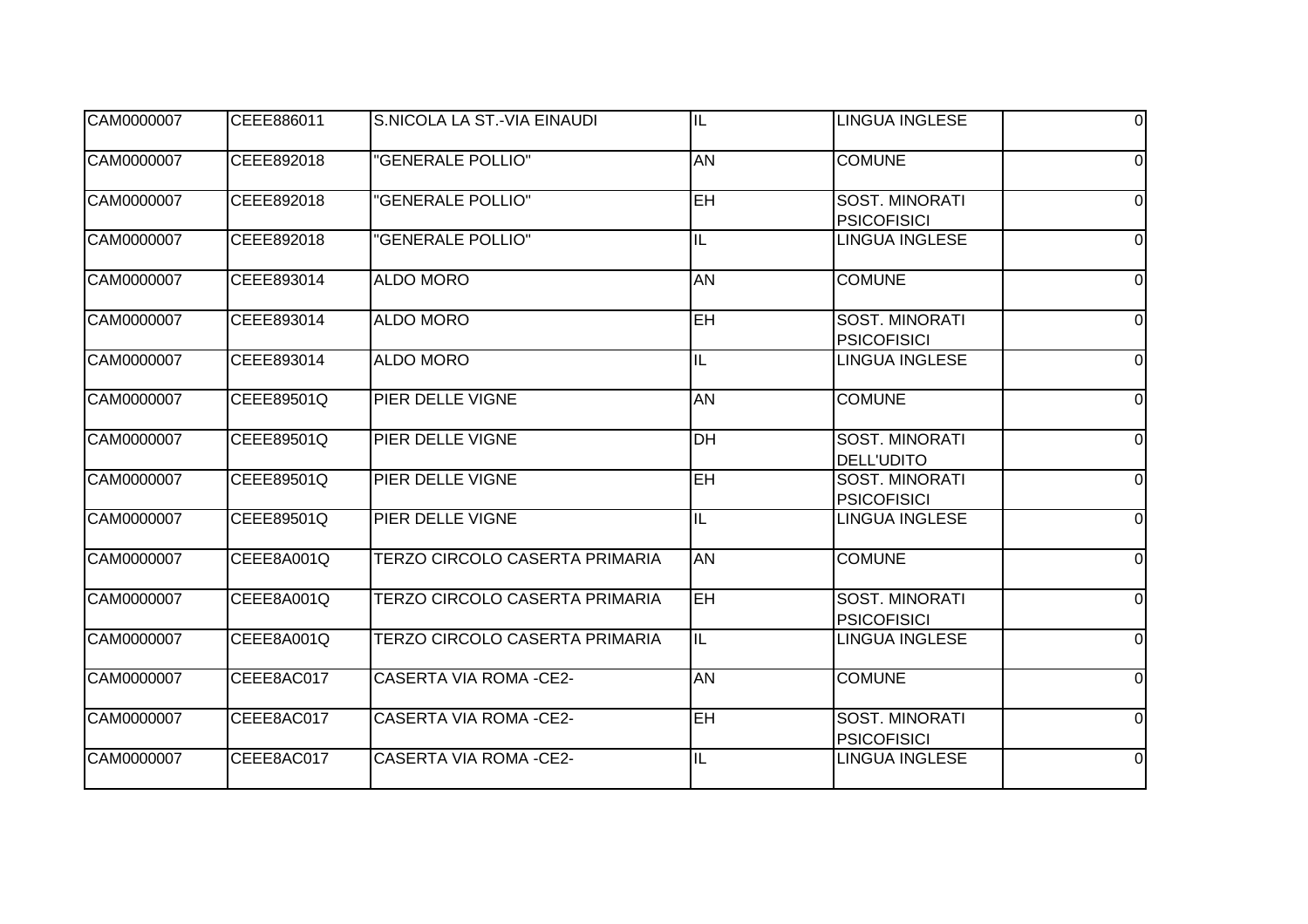| CAM0000007 | CEEE8AD013 | S.MARIA A VICO C.LEOPARDI-D.D.- | <b>AN</b>       | <b>COMUNE</b>                               |          |
|------------|------------|---------------------------------|-----------------|---------------------------------------------|----------|
| CAM0000007 | CEEE8AD013 | S.MARIA A VICO C.LEOPARDI-D.D.- | EH              | SOST. MINORATI<br><b>PSICOFISICI</b>        |          |
| CAM0000007 | CEEE8AD013 | S.MARIA A VICO C.LEOPARDI-D.D.- | IL              | <b>LINGUA INGLESE</b>                       | $\Omega$ |
| CAM0000007 | CEEE8AF01P | CASERTA E.DE AMICIS - CE 1 -    | <b>AN</b>       | <b>COMUNE</b>                               | $\Omega$ |
| CAM0000007 | CEEE8AF01P | CASERTA E.DE AMICIS - CE 1 -    | $\overline{CH}$ | <b>SOST. MINORATI</b><br><b>DELLA VISTA</b> | $\Omega$ |
| CAM0000007 | CEEE8AF01P | CASERTA E.DE AMICIS - CE 1 -    | <b>EH</b>       | <b>SOST. MINORATI</b><br><b>PSICOFISICI</b> | $\Omega$ |
| CAM0000007 | CEEE8AF01P | CASERTA E.DE AMICIS - CE 1 -    | IL              | <b>LINGUA INGLESE</b>                       | $\Omega$ |
| CAM0000007 | CEEE8AL028 | "A.E M. BRANCACCIO" MADD.2      | <b>AN</b>       | <b>COMUNE</b>                               | $\Omega$ |
| CAM0000007 | CEEE8AL028 | "A.E M. BRANCACCIO" MADD.2      | DH              | <b>SOST. MINORATI</b><br><b>DELL'UDITO</b>  | 0        |
| CAM0000007 | CEEE8AL028 | "A.E M. BRANCACCIO" MADD.2      | $\overline{EH}$ | <b>SOST. MINORATI</b><br><b>PSICOFISICI</b> | $\Omega$ |
| CAM0000007 | CEEE8AL028 | "A.E M. BRANCACCIO" MADD.2      | IL              | <b>LINGUA INGLESE</b>                       | $\Omega$ |
| CAM0000007 | CEEE8AN01V | MADDALONI-SETTEMBRINI - MADD 1- | <b>AN</b>       | <b>COMUNE</b>                               |          |
| CAM0000007 | CEEE8AN01V | MADDALONI-SETTEMBRINI - MADD 1- | EH              | <b>SOST. MINORATI</b><br><b>PSICOFISICI</b> | $\Omega$ |
| CAM0000007 | CEEE8AN01V | MADDALONI-SETTEMBRINI - MADD 1- | IL              | LINGUA INGLESE                              | $\Omega$ |
| CAM0000007 | CEEE8AQ03C | PLESSO MAZZINI                  | <b>AN</b>       | <b>COMUNE</b>                               | $\Omega$ |
| CAM0000007 | CEEE8AQ03C | PLESSO MAZZINI                  | <b>EH</b>       | <b>SOST. MINORATI</b><br><b>PSICOFISICI</b> | $\Omega$ |
| CAM0000007 | CEEE8AQ03C | PLESSO MAZZINI                  | IL              | LINGUA INGLESE                              | $\Omega$ |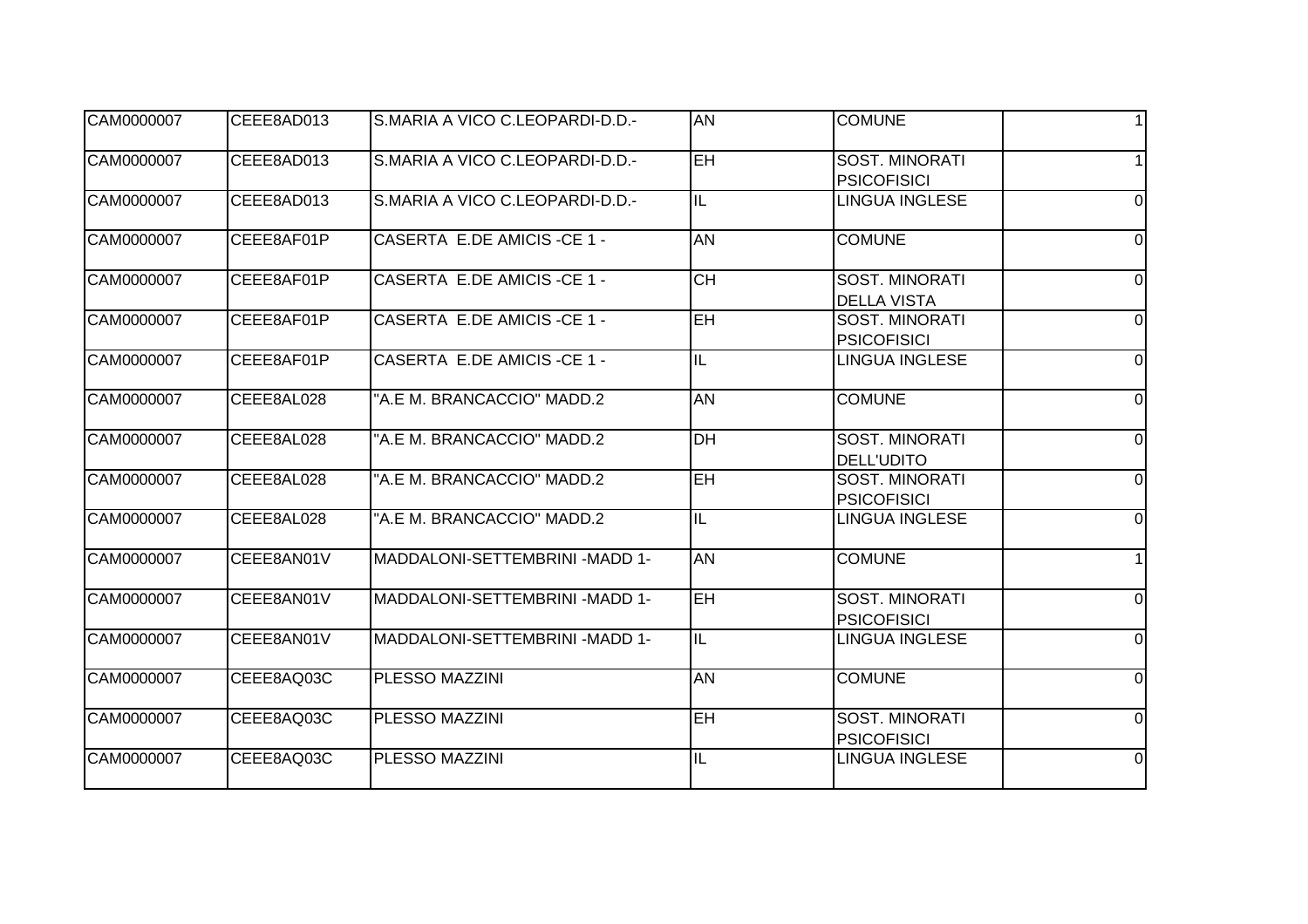| CAM0000007 | CEEE8AR016 | MARCIANISE-VIA LENER -MARC 2-  | AN              | <b>COMUNE</b>                               | $\Omega$       |
|------------|------------|--------------------------------|-----------------|---------------------------------------------|----------------|
| CAM0000007 | CEEE8AR016 | MARCIANISE-VIA LENER - MARC 2- | D <sub>H</sub>  | SOST. MINORATI<br><b>DELL'UDITO</b>         | $\Omega$       |
| CAM0000007 | CEEE8AR016 | MARCIANISE-VIA LENER -MARC 2-  | <b>EH</b>       | <b>SOST. MINORATI</b><br><b>PSICOFISICI</b> | $\Omega$       |
| CAM0000007 | CEEE8AR016 | MARCIANISE-VIA LENER -MARC 2-  | IL              | <b>LINGUA INGLESE</b>                       | $\Omega$       |
| CAM0000007 | CEEE8AS01B | <b>ALDO MORO</b>               | <b>AN</b>       | <b>COMUNE</b>                               | $\Omega$       |
| CAM0000007 | CEEE8AS01B | <b>ALDO MORO</b>               | <b>DH</b>       | <b>SOST. MINORATI</b><br><b>DELL'UDITO</b>  | $\Omega$       |
| CAM0000007 | CEEE8AS01B | <b>ALDO MORO</b>               | EH              | SOST. MINORATI<br><b>PSICOFISICI</b>        | $\overline{0}$ |
| CAM0000007 | CEEE8AS01B | <b>ALDO MORO</b>               | IL              | <b>LINGUA INGLESE</b>                       | $\Omega$       |
| CAM0000007 | CEEE8AT017 | G. D'ANNUNZIO                  | <b>AN</b>       | <b>COMUNE</b>                               | $\Omega$       |
| CAM0000007 | CEEE8AT017 | G. D'ANNUNZIO                  | <b>EH</b>       | <b>SOST. MINORATI</b><br><b>PSICOFISICI</b> | $\Omega$       |
| CAM0000007 | CEEE8AT017 | G. D'ANNUNZIO                  | IL              | <b>LINGUA INGLESE</b>                       | $\Omega$       |
| CAM0000007 | CEEE8AU013 | MADDALONI V. CAMPOL.-MADD3     | <b>AN</b>       | <b>COMUNE</b>                               |                |
| CAM0000007 | CEEE8AU013 | MADDALONI V. CAMPOL.-MADD3     | EH              | <b>SOST. MINORATI</b><br><b>PSICOFISICI</b> | $\Omega$       |
| CAM0000007 | CEEE8AU013 | MADDALONI V. CAMPOL.-MADD3     | IL              | <b>LINGUA INGLESE</b>                       | $\Omega$       |
| CAM0000007 | CEEE8AV01V | <b>MADDALONI DON MILANI</b>    | <b>AN</b>       | <b>COMUNE</b>                               | 0              |
| CAM0000007 | CEEE8AV01V | <b>MADDALONI DON MILANI</b>    | $\overline{CH}$ | SOST. MINORATI<br><b>DELLA VISTA</b>        |                |
| CAM0000007 | CEEE8AV01V | <b>MADDALONI DON MILANI</b>    | $\overline{EH}$ | <b>SOST. MINORATI</b><br><b>PSICOFISICI</b> | $\overline{0}$ |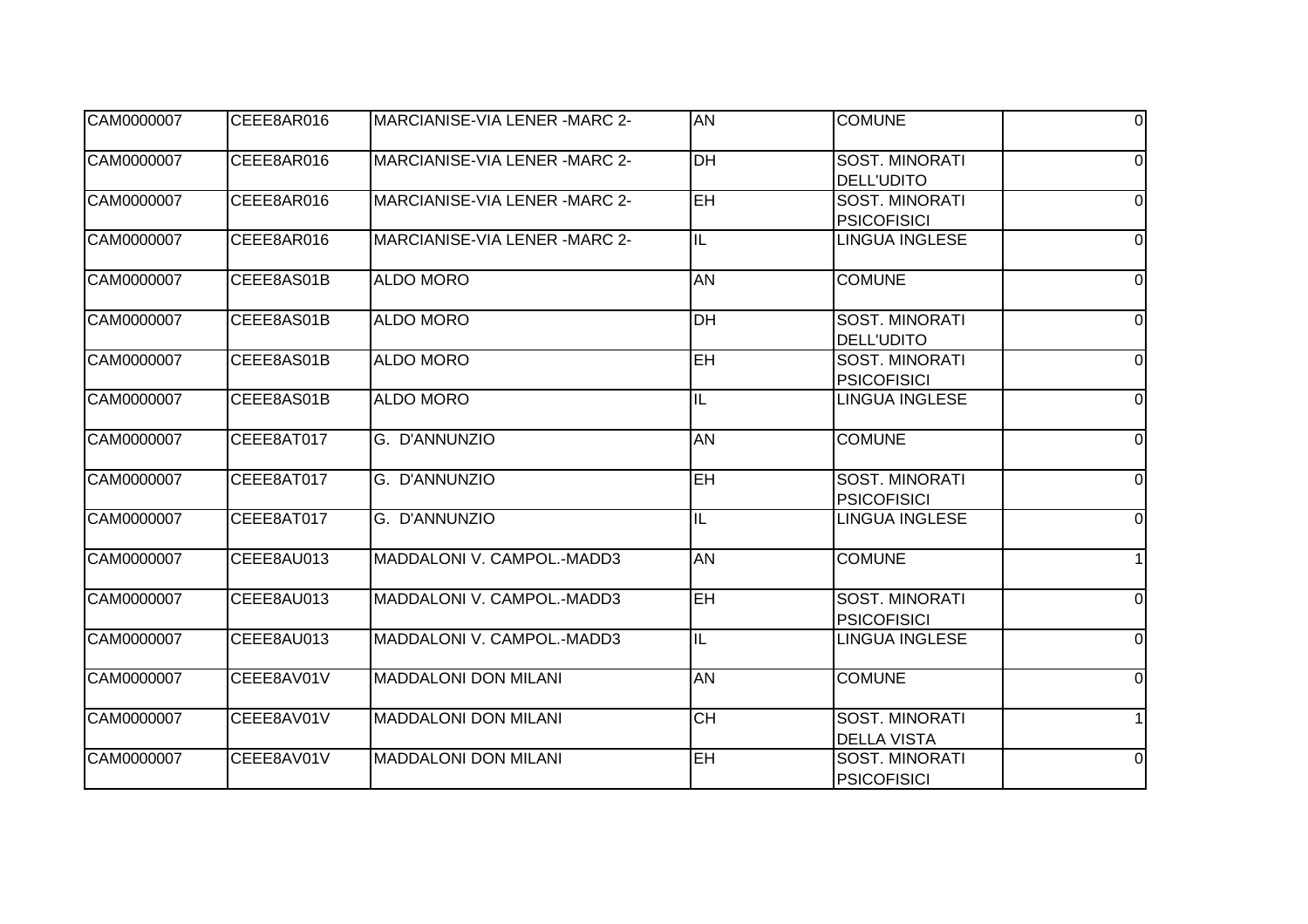| CAM0000007 | CEEE8AV01V        | <b>MADDALONI DON MILANI</b>     | $\overline{\mathsf{I}}$ | LINGUA INGLESE                              | $\Omega$       |
|------------|-------------------|---------------------------------|-------------------------|---------------------------------------------|----------------|
| CAM0000008 | CEEE01101L        | LINGUITI-D.D.2-                 | <b>AN</b>               | <b>COMUNE</b>                               | $\Omega$       |
| CAM0000008 | CEEE01101L        | LINGUITI - D.D.2-               | $E$ H                   | <b>SOST. MINORATI</b><br><b>PSICOFISICI</b> | $\Omega$       |
| CAM0000008 | CEEE01101L        | LINGUITI - D.D.2-               | IL                      | <b>LINGUA INGLESE</b>                       | $\Omega$       |
| CAM0000008 | CEEE01203E        | PLESSO SAN GIOVANNI             | <b>AN</b>               | <b>COMUNE</b>                               | $\Omega$       |
| CAM0000008 | CEEE01203E        | PLESSO SAN GIOVANNI             | DH                      | <b>SOST. MINORATI</b><br><b>DELL'UDITO</b>  | $\Omega$       |
| CAM0000008 | CEEE01203E        | PLESSO SAN GIOVANNI             | $E$ H                   | <b>SOST. MINORATI</b><br><b>PSICOFISICI</b> | $\Omega$       |
| CAM0000008 | CEEE01203E        | PLESSO SAN GIOVANNI             | IL                      | <b>LINGUA INGLESE</b>                       | $\Omega$       |
| CAM0000008 | <b>CEEE04603N</b> | ORTA DI ATELLA-"D. VILLANO"     | <b>AN</b>               | <b>COMUNE</b>                               |                |
| CAM0000008 | CEEE04603N        | ORTA DI ATELLA-"D. VILLANO"     | <b>CH</b>               | SOST. MINORATI<br><b>DELLA VISTA</b>        | $\Omega$       |
| CAM0000008 | CEEE04603N        | ORTA DI ATELLA-"D. VILLANO"     | $\overline{DH}$         | <b>SOST. MINORATI</b><br><b>DELL'UDITO</b>  | $\Omega$       |
| CAM0000008 | CEEE04603N        | ORTA DI ATELLA-"D. VILLANO"     | <b>EH</b>               | SOST. MINORATI<br><b>PSICOFISICI</b>        | $\Omega$       |
| CAM0000008 | CEEE04603N        | ORTA DI ATELLA-"D. VILLANO"     | $\overline{\mathsf{I}}$ | <b>LINGUA INGLESE</b>                       |                |
| CAM0000008 | CEEE07301X        | TRENTOLA DUCENTA-CENTRO - D.D.- | <b>AN</b>               | <b>COMUNE</b>                               | $\Omega$       |
| CAM0000008 | CEEE07301X        | TRENTOLA DUCENTA-CENTRO -D.D.-  | <b>EH</b>               | <b>SOST. MINORATI</b><br><b>PSICOFISICI</b> | $\Omega$       |
| CAM0000008 | CEEE07301X        | TRENTOLA DUCENTA-CENTRO - D.D.- | IL                      | <b>LINGUA INGLESE</b>                       | $\Omega$       |
| CAM0000008 | CEEE07501G        | VILLA LITERNO RODARI - D. D.    | <b>AN</b>               | <b>COMUNE</b>                               | $\overline{0}$ |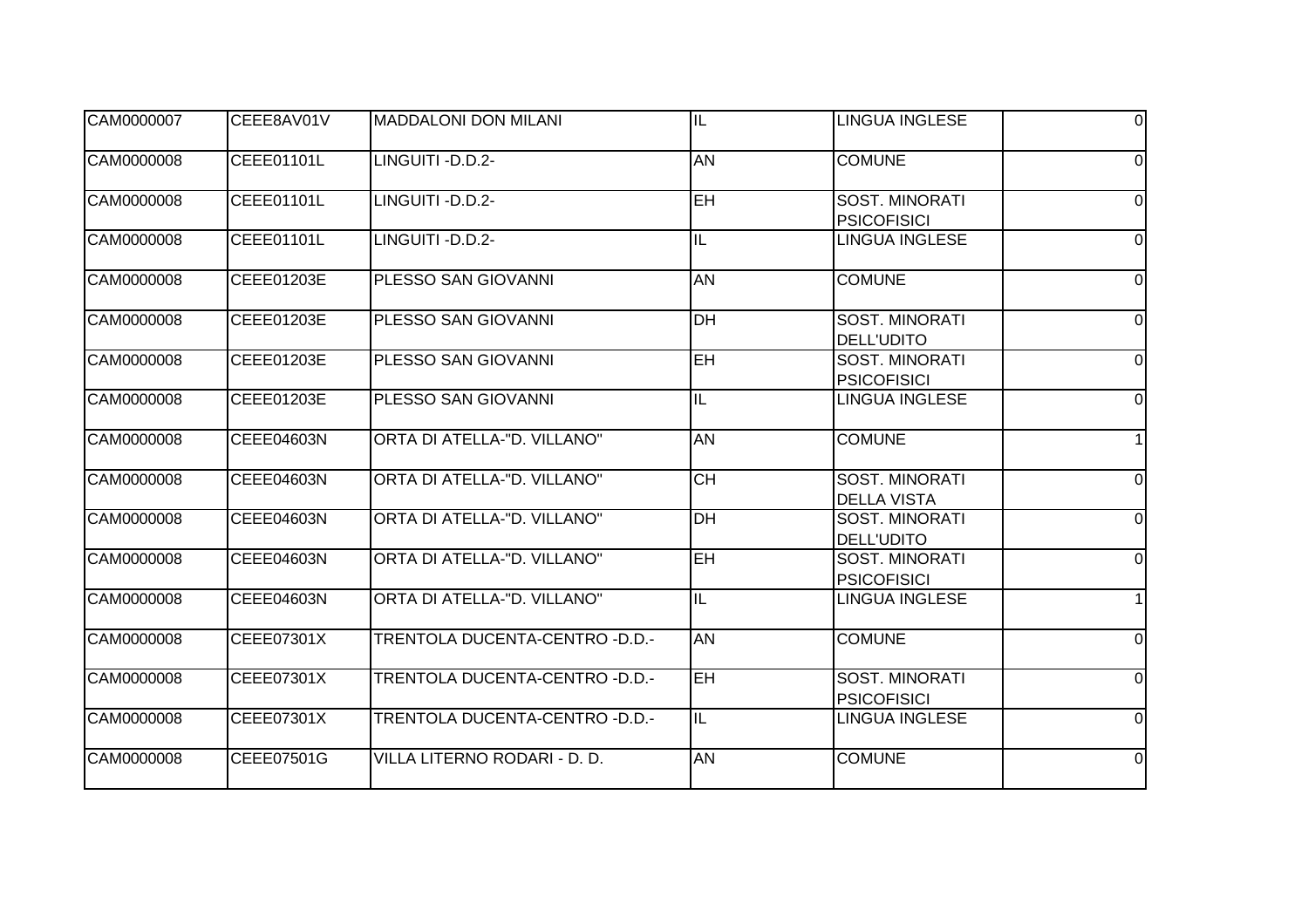| CAM0000008 | CEEE07501G | VILLA LITERNO RODARI - D. D.   | <b>DH</b>                | <b>SOST. MINORATI</b>                       | $\Omega$       |
|------------|------------|--------------------------------|--------------------------|---------------------------------------------|----------------|
|            |            |                                |                          | <b>DELL'UDITO</b>                           |                |
| CAM0000008 | CEEE07501G | VILLA LITERNO RODARI - D. D.   | EH                       | <b>SOST. MINORATI</b>                       | $\Omega$       |
|            |            |                                |                          | <b>PSICOFISICI</b>                          |                |
| CAM0000008 | CEEE07501G | VILLA LITERNO RODARI - D. D.   | IL                       | <b>LINGUA INGLESE</b>                       | $\Omega$       |
| CAM0000008 | CEEE84001G | <b>CARLO COLLODI</b>           | <b>AN</b>                | <b>COMUNE</b>                               | $\Omega$       |
| CAM0000008 | CEEE84001G | <b>CARLO COLLODI</b>           | $E$ H                    | <b>SOST. MINORATI</b>                       | $\Omega$       |
| CAM0000008 | CEEE84001G | CARLO COLLODI                  | IL                       | <b>PSICOFISICI</b><br><b>LINGUA INGLESE</b> | $\Omega$       |
|            |            |                                |                          |                                             |                |
| CAM0000008 | CEEE843013 | <b>DE FONSECA</b>              | <b>AN</b>                | <b>COMUNE</b>                               | $\Omega$       |
| CAM0000008 | CEEE843013 | <b>DE FONSECA</b>              | <b>EH</b>                | <b>SOST. MINORATI</b>                       | $\Omega$       |
|            |            |                                |                          | <b>PSICOFISICI</b>                          |                |
| CAM0000008 | CEEE843013 | <b>DE FONSECA</b>              | IL                       | <b>LINGUA INGLESE</b>                       | 0              |
| CAM0000008 | CEEE84501P | AVERSA DI JASI - D.D.4         | AN                       | <b>COMUNE</b>                               |                |
| CAM0000008 | CEEE84501P | AVERSA DI JASI - D.D.4         | EH                       | <b>SOST. MINORATI</b>                       | $\Omega$       |
|            |            |                                |                          | <b>PSICOFISICI</b>                          |                |
| CAM0000008 | CEEE84501P | AVERSA DI JASI - D.D.4         | IL                       | <b>LINGUA INGLESE</b>                       | $\Omega$       |
| CAM0000008 | CEEE849012 | FRIGNANO ISTITUTO COMPRENSIVO  | <b>AN</b>                | <b>COMUNE</b>                               | $\mathbf 0$    |
| CAM0000008 | CEEE849012 | FRIGNANO ISTITUTO COMPRENSIVO  | EH <sub></sub>           | SOST. MINORATI<br><b>PSICOFISICI</b>        | $\Omega$       |
| CAM0000008 | CEEE849012 | FRIGNANO ISTITUTO COMPRENSIVO  | $\overline{\mathsf{IL}}$ | <b>LINGUA INGLESE</b>                       | $\Omega$       |
| CAM0000008 | CEEE855019 | <b>CASALUCE CENTRO -TEVER-</b> | <b>AN</b>                | <b>COMUNE</b>                               | $\Omega$       |
|            |            |                                |                          |                                             |                |
| CAM0000008 | CEEE855019 | <b>CASALUCE CENTRO -TEVER-</b> | EH                       | <b>SOST. MINORATI</b>                       | $\overline{0}$ |
|            |            |                                |                          | <b>PSICOFISICI</b>                          |                |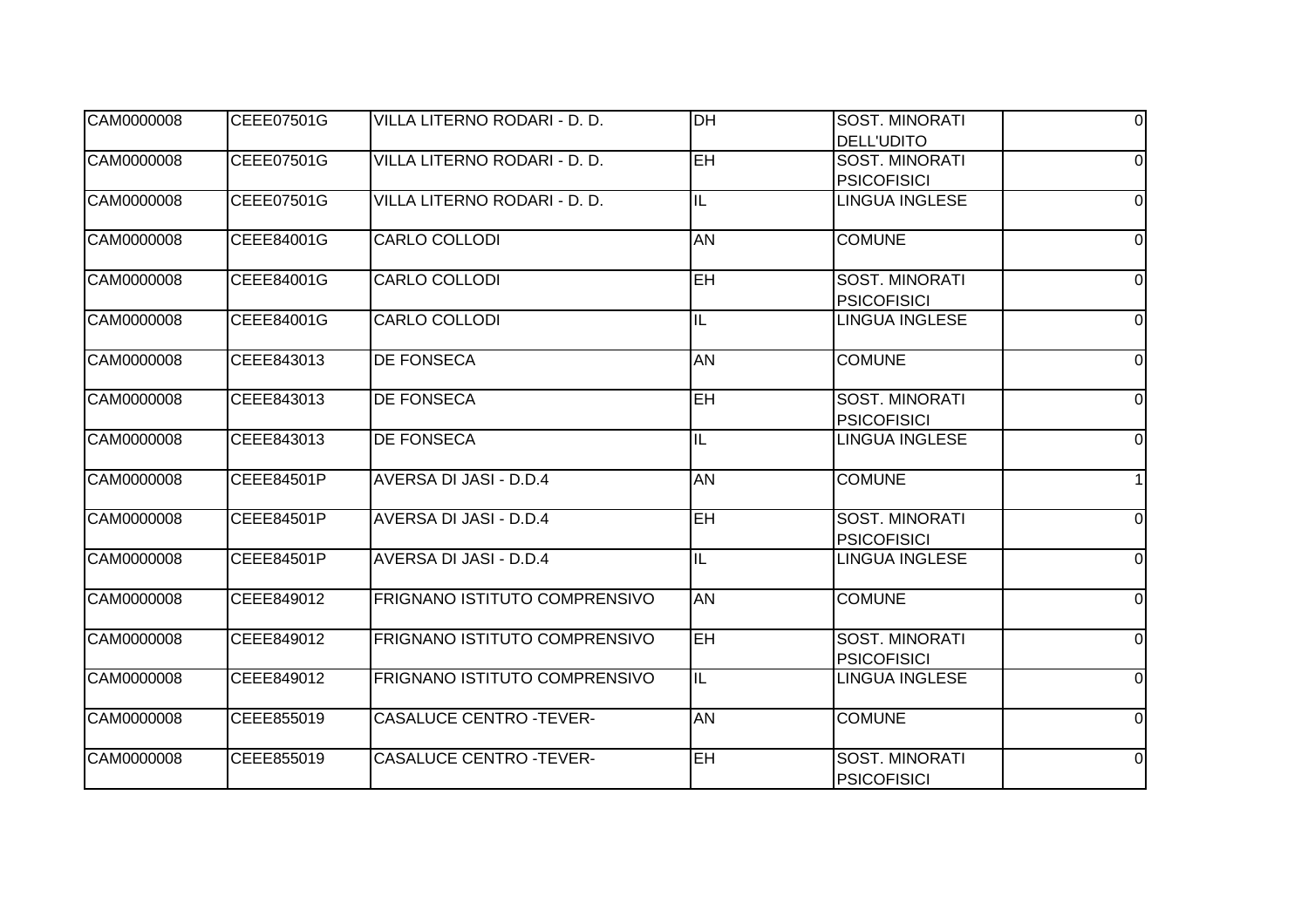| CAM0000008 | CEEE855019 | <b>CASALUCE CENTRO -TEVER-</b>  | IL                      | <b>LINGUA INGLESE</b>                       | $\Omega$       |
|------------|------------|---------------------------------|-------------------------|---------------------------------------------|----------------|
| CAM0000008 | CEEE86201C | AVERSA "A. DIAZ" - D.D.1-       | <b>AN</b>               | <b>COMUNE</b>                               | 3              |
| CAM0000008 | CEEE86201C | AVERSA "A. DIAZ" - D.D.1-       | EH                      | <b>SOST. MINORATI</b><br><b>PSICOFISICI</b> | $\Omega$       |
| CAM0000008 | CEEE86201C | AVERSA "A. DIAZ" - D.D.1-       | IL                      | <b>LINGUA INGLESE</b>                       | $\Omega$       |
| CAM0000008 | CEEE863018 | AVERSA POLIFUNZIONALE D.D.5     | AN                      | <b>COMUNE</b>                               | $\Omega$       |
| CAM0000008 | CEEE863018 | AVERSA POLIFUNZIONALE D.D.5     | <b>EH</b>               | <b>SOST. MINORATI</b><br><b>PSICOFISICI</b> | $\Omega$       |
| CAM0000008 | CEEE863018 | AVERSA POLIFUNZIONALE D.D.5     | IL                      | <b>LINGUA INGLESE</b>                       | $\Omega$       |
| CAM0000008 | CEEE864014 | CESA-CAPOLUOGO<br>-CESA-        | AN                      | <b>COMUNE</b>                               | $\Omega$       |
| CAM0000008 | CEEE864014 | CESA-CAPOLUOGO<br>-CESA-        | EH                      | <b>SOST. MINORATI</b><br><b>PSICOFISICI</b> | $\Omega$       |
| CAM0000008 | CEEE864014 | CESA-CAPOLUOGO<br>-CESA-        | IL                      | <b>LINGUA INGLESE</b>                       | $\Omega$       |
| CAM0000008 | CEEE86501X | <b>CARINARO</b>                 | <b>AN</b>               | <b>COMUNE</b>                               | $\Omega$       |
| CAM0000008 | CEEE86501X | <b>CARINARO</b>                 | <b>EH</b>               | <b>SOST. MINORATI</b><br><b>PSICOFISICI</b> | $\Omega$       |
| CAM0000008 | CEEE86501X | <b>CARINARO</b>                 | $\overline{\mathsf{I}}$ | <b>LINGUA INGLESE</b>                       | $\mathbf 0$    |
| CAM0000008 | CEEE871017 | CASAL DI PRINC.-SPIR.SANTO-DD.1 | <b>AN</b>               | <b>COMUNE</b>                               | $\Omega$       |
| CAM0000008 | CEEE871017 | CASAL DI PRINC.-SPIR.SANTO-DD.1 | <b>EH</b>               | <b>SOST. MINORATI</b><br><b>PSICOFISICI</b> | 0              |
| CAM0000008 | CEEE871017 | CASAL DI PRINC.-SPIR.SANTO-DD.1 | IL                      | <b>LINGUA INGLESE</b>                       | $\Omega$       |
| CAM0000008 | CEEE872013 | CASAL DI PRINC.-PLESSO DANTE    | <b>AN</b>               | <b>COMUNE</b>                               | $\overline{0}$ |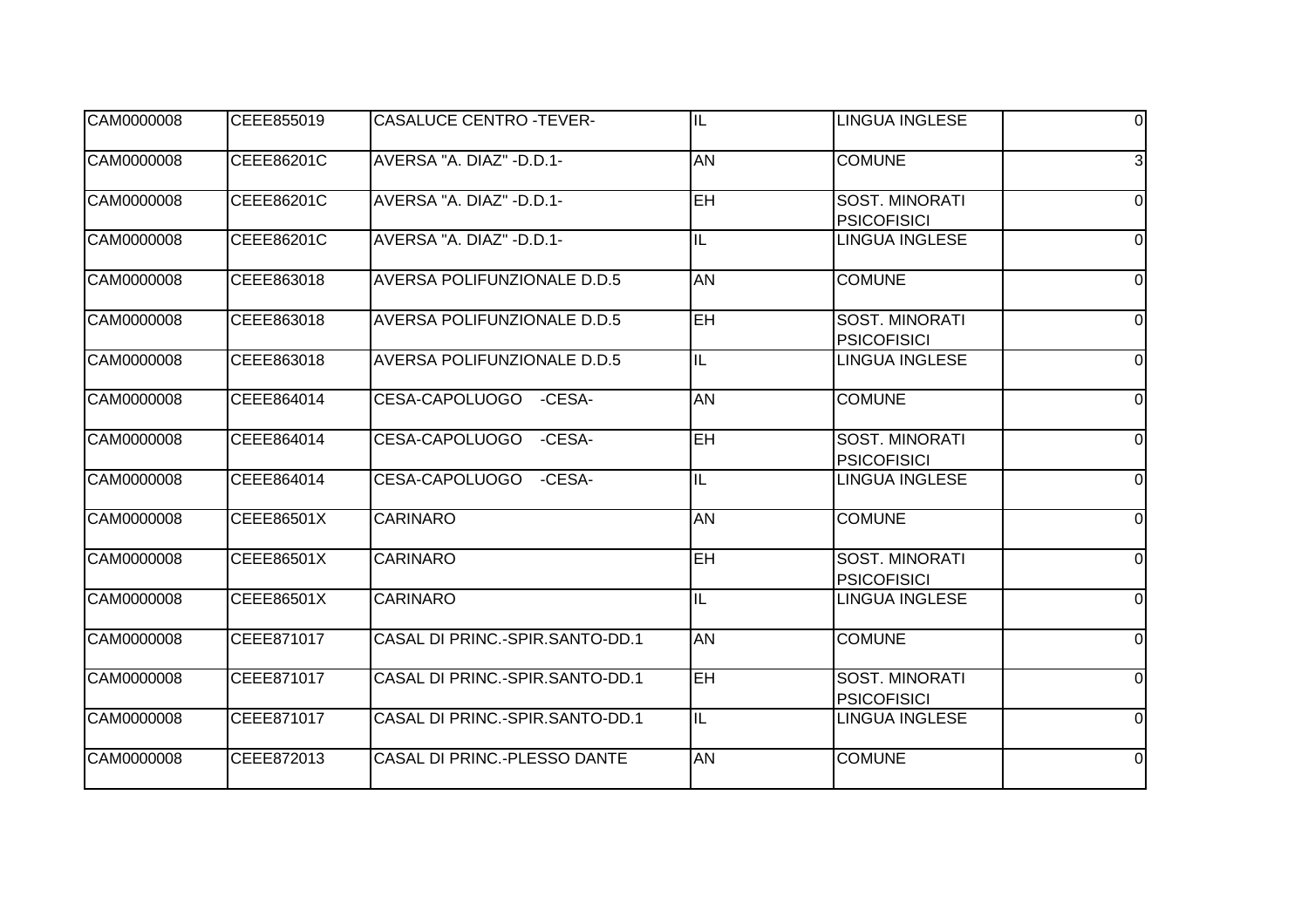| CAM0000008 | CEEE872013 | CASAL DI PRINC.-PLESSO DANTE  | $\overline{H}$          | <b>SOST. MINORATI</b>                       | $\Omega$       |
|------------|------------|-------------------------------|-------------------------|---------------------------------------------|----------------|
|            |            |                               |                         | <b>PSICOFISICI</b>                          |                |
| CAM0000008 | CEEE872013 | CASAL DI PRINC.-PLESSO DANTE  | IL                      | <b>LINGUA INGLESE</b>                       | $\Omega$       |
| CAM0000008 | CEEE87301V | TEVEROLA CENTRO - D.D.-       | AN                      | <b>COMUNE</b>                               | $\Omega$       |
| CAM0000008 | CEEE87301V | TEVEROLA CENTRO -D.D.-        | <b>EH</b>               | <b>SOST. MINORATI</b><br><b>PSICOFISICI</b> | $\Omega$       |
| CAM0000008 | CEEE87301V | TEVEROLA CENTRO - D.D.-       | $\overline{\mathbb{L}}$ | LINGUA INGLESE                              | $\Omega$       |
| CAM0000008 | CEEE87401P | S.MARCELLINO CENTRO - D.D.-   | <b>AN</b>               | <b>COMUNE</b>                               | $\Omega$       |
| CAM0000008 | CEEE87401P | S.MARCELLINO CENTRO - D.D.-   | EH                      | <b>SOST. MINORATI</b><br><b>PSICOFISICI</b> | $\Omega$       |
| CAM0000008 | CEEE87401P | S.MARCELLINO CENTRO -D.D.-    | IL                      | <b>LINGUA INGLESE</b>                       | $\Omega$       |
| CAM0000008 | CEEE89401X | SANT'ARPINO-DE AMICIS         | <b>AN</b>               | <b>COMUNE</b>                               | 0              |
| CAM0000008 | CEEE89401X | SANT'ARPINO-DE AMICIS         | <b>CH</b>               | SOST. MINORATI<br><b>DELLA VISTA</b>        | $\Omega$       |
| CAM0000008 | CEEE89401X | SANT'ARPINO-DE AMICIS         | $\overline{DH}$         | <b>SOST. MINORATI</b><br><b>DELL'UDITO</b>  | 0              |
| CAM0000008 | CEEE89401X | SANT'ARPINO-DE AMICIS         | <b>EH</b>               | SOST. MINORATI<br><b>PSICOFISICI</b>        | $\Omega$       |
| CAM0000008 | CEEE89401X | SANT'ARPINO-DE AMICIS         | $\overline{\mathsf{I}}$ | <b>LINGUA INGLESE</b>                       | $\mathbf 0$    |
| CAM0000008 | CEEE89601G | CASAPESENNA CAPOLUOGO - D.D.- | <b>AN</b>               | <b>COMUNE</b>                               | $\Omega$       |
| CAM0000008 | CEEE89601G | CASAPESENNA CAPOLUOGO - D.D.- | <b>EH</b>               | <b>SOST. MINORATI</b><br><b>PSICOFISICI</b> | $\Omega$       |
| CAM0000008 | CEEE89601G | CASAPESENNA CAPOLUOGO - D.D.- | IL                      | <b>LINGUA INGLESE</b>                       | $\Omega$       |
| CAM0000008 | CEEE89701B | <b>LUSCIANO</b><br>-LUSCIANO  | <b>AN</b>               | <b>COMUNE</b>                               | $\overline{0}$ |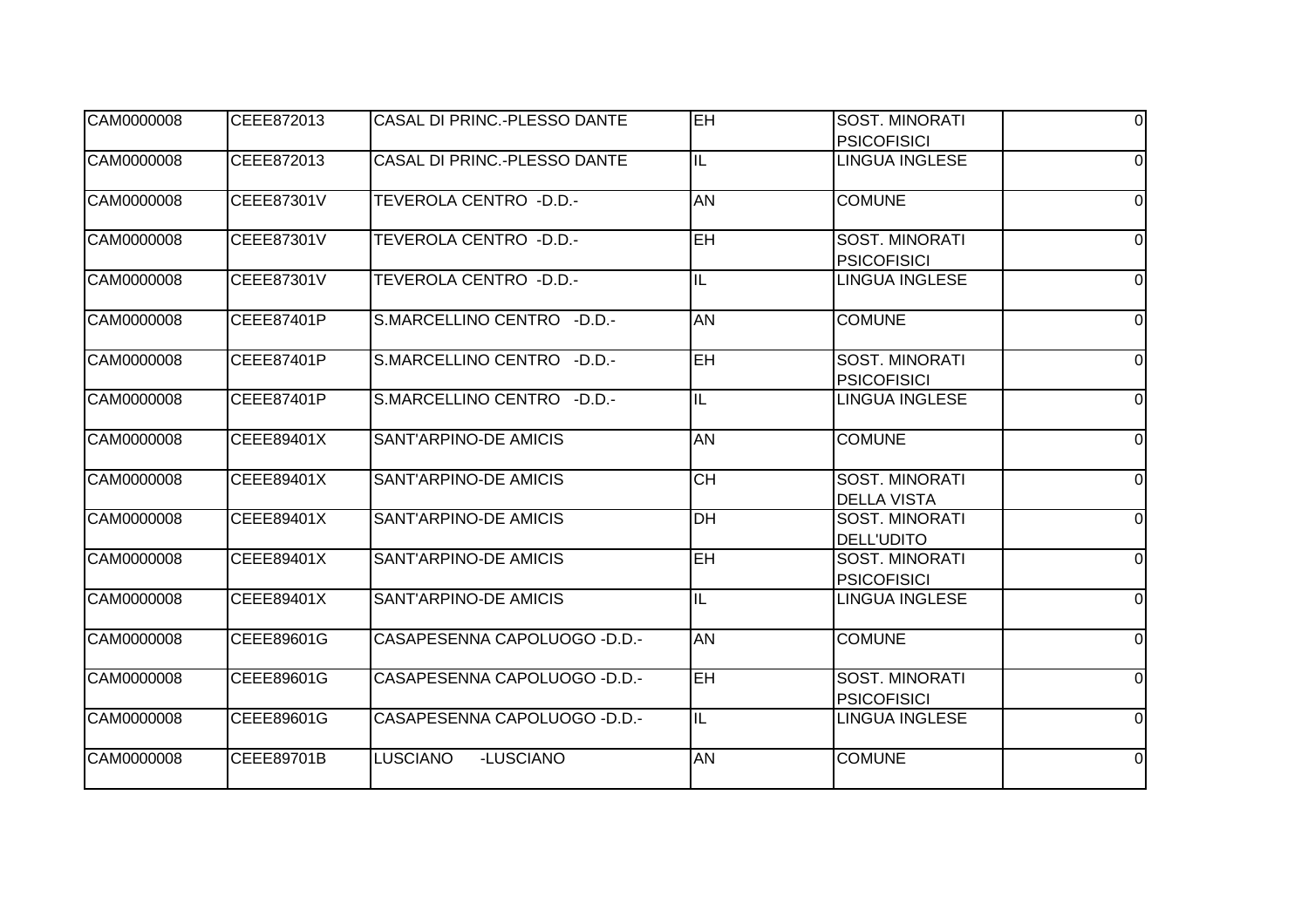| CAM0000008 | CEEE89701B | <b>LUSCIANO</b><br>-LUSCIANO    | $E$ H                    | <b>SOST. MINORATI</b>                       | $\Omega$       |
|------------|------------|---------------------------------|--------------------------|---------------------------------------------|----------------|
|            |            |                                 |                          | <b>PSICOFISICI</b>                          |                |
| CAM0000008 | CEEE89701B | <b>LUSCIANO</b><br>-LUSCIANO    | IL                       | <b>LINGUA INGLESE</b>                       | $\Omega$       |
| CAM0000008 | CEEE898028 | PARETE- VIA FORNO -D.D.-        | AN                       | <b>COMUNE</b>                               | $\Omega$       |
| CAM0000008 | CEEE898028 | <b>PARETE- VIA FORNO -D.D.-</b> | <b>EH</b>                | <b>SOST. MINORATI</b><br><b>PSICOFISICI</b> | $\Omega$       |
| CAM0000008 | CEEE898028 | PARETE- VIA FORNO - D.D.-       | $\overline{\mathsf{IL}}$ | <b>LINGUA INGLESE</b>                       | $\Omega$       |
| CAM0000008 | CEEE899013 | PRIMARIA "DE MARE" VIA SERAO    | <b>AN</b>                | <b>COMUNE</b>                               | $\Omega$       |
| CAM0000008 | CEEE899013 | PRIMARIA "DE MARE" VIA SERAO    | D <sub>H</sub>           | <b>SOST. MINORATI</b><br><b>DELL'UDITO</b>  | $\Omega$       |
| CAM0000008 | CEEE899013 | PRIMARIA "DE MARE" VIA SERAO    | $E$ H                    | <b>SOST. MINORATI</b><br><b>PSICOFISICI</b> | $\Omega$       |
| CAM0000008 | CEEE899013 | PRIMARIA "DE MARE" VIA SERAO    | IL                       | <b>LINGUA INGLESE</b>                       | $\Omega$       |
| CAM0000008 | CEEE8AA01G | SUCCIVO CAPOLUOGO - D.D.-       | <b>AN</b>                | <b>COMUNE</b>                               | 6              |
| CAM0000008 | CEEE8AA01G | SUCCIVO CAPOLUOGO - D.D.-       | $E$ H                    | <b>SOST. MINORATI</b><br><b>PSICOFISICI</b> | $\Omega$       |
| CAM0000008 | CEEE8AA01G | SUCCIVO CAPOLUOGO - D.D.-       | IL                       | <b>LINGUA INGLESE</b>                       | $\Omega$       |
| CAM0000008 | CEEE8AH01A | PRIMARIA GRICIGNANO D'AVERSA    | <b>AN</b>                | <b>COMUNE</b>                               | $\mathbf 0$    |
| CAM0000008 | CEEE8AH01A | PRIMARIA GRICIGNANO D'AVERSA    | <b>EH</b>                | <b>SOST. MINORATI</b><br><b>PSICOFISICI</b> | $\Omega$       |
| CAM0000008 | CEEE8AH01A | PRIMARIA GRICIGNANO D'AVERSA    | $\overline{\mathsf{IL}}$ | <b>LINGUA INGLESE</b>                       | $\Omega$       |
| CAM0000009 | CEEE81201B | <b>SCUOLA ELEM VENTRIGLIA</b>   | <b>AN</b>                | <b>COMUNE</b>                               |                |
| CAM0000009 | CEEE81201B | <b>SCUOLA ELEM VENTRIGLIA</b>   | $\overline{DH}$          | <b>SOST. MINORATI</b><br><b>DELL'UDITO</b>  | $\overline{0}$ |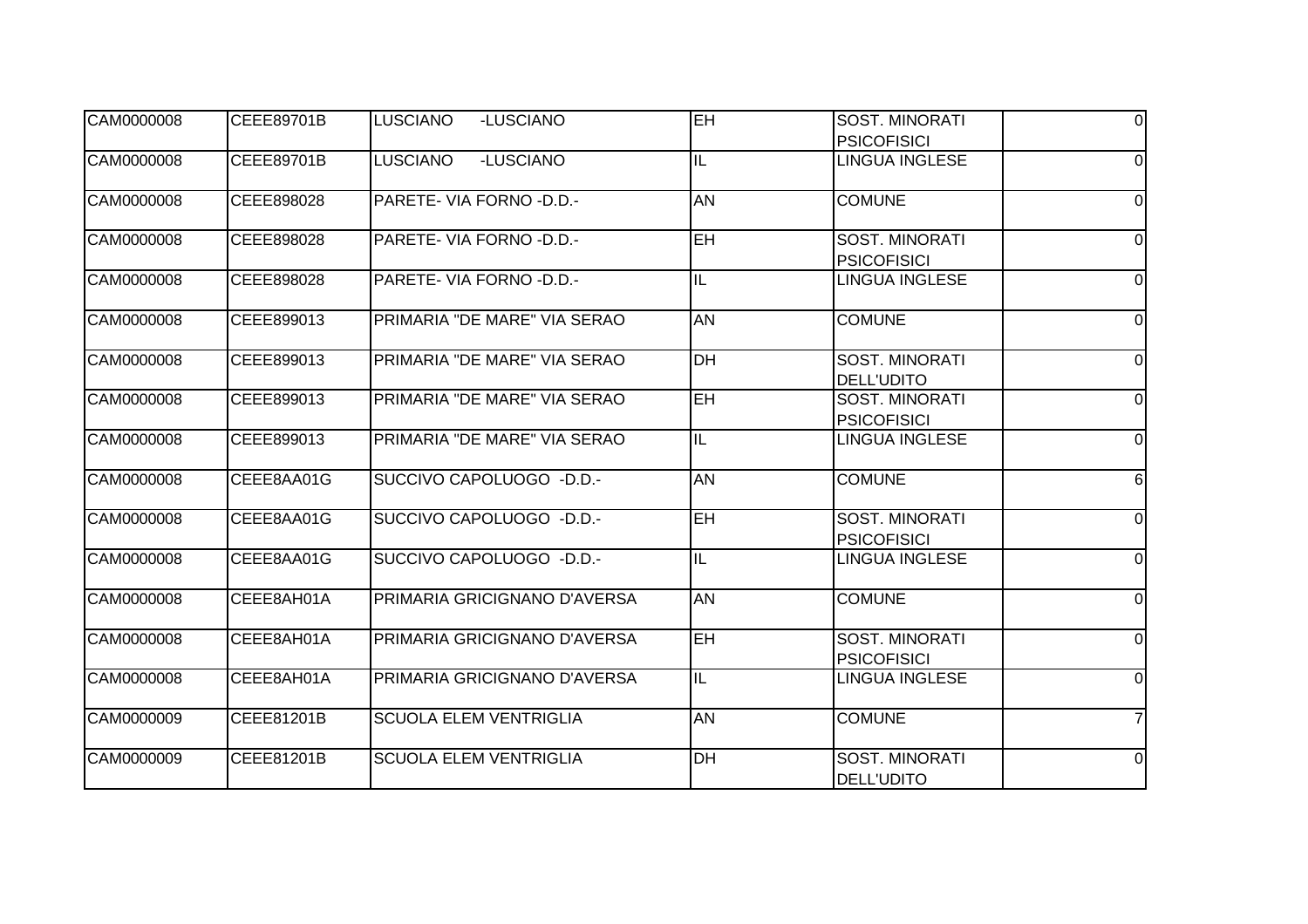| CAM0000009 | CEEE81201B | <b>SCUOLA ELEM VENTRIGLIA</b>       | EH                       | <b>SOST. MINORATI</b>                       | $\Omega$       |
|------------|------------|-------------------------------------|--------------------------|---------------------------------------------|----------------|
|            |            |                                     |                          | <b>PSICOFISICI</b>                          |                |
| CAM0000009 | CEEE813017 | <b>GIOIA SANNITICA CENTRO</b>       | <b>AN</b>                | <b>COMUNE</b>                               | $\overline{2}$ |
| CAM0000009 | CEEE813017 | <b>GIOIA SANNITICA CENTRO</b>       | $\overline{EH}$          | <b>SOST. MINORATI</b>                       | $\overline{2}$ |
| CAM0000009 | CEEE813017 | <b>GIOIA SANNITICA CENTRO</b>       | IL                       | <b>PSICOFISICI</b><br><b>LINGUA INGLESE</b> |                |
|            |            |                                     |                          |                                             |                |
| CAM0000009 | CEEE81501V | ALIFE CENTRO - D.D.-                | <b>AN</b>                | <b>COMUNE</b>                               | $\Omega$       |
| CAM0000009 | CEEE81501V | ALIFE CENTRO - D.D.-                | <b>EH</b>                | <b>SOST. MINORATI</b>                       | $\Omega$       |
|            |            |                                     |                          | <b>PSICOFISICI</b>                          |                |
| CAM0000009 | CEEE81501V | ALIFE CENTRO - D.D.-                | IL                       | <b>LINGUA INGLESE</b>                       | $\Omega$       |
| CAM0000009 | CEEE822012 | <b>SCUOLA PRIMARIA "DON MILANI"</b> | <b>AN</b>                | <b>COMUNE</b>                               | $\Omega$       |
| CAM0000009 | CEEE822012 | SCUOLA PRIMARIA "DON MILANI"        | EH                       | <b>SOST. MINORATI</b>                       | $\Omega$       |
|            |            |                                     |                          | <b>PSICOFISICI</b>                          |                |
| CAM0000009 | CEEE84601E | SPARANISE CAPOLUOGO<br>$-D.D.$      | <b>AN</b>                | <b>COMUNE</b>                               | $\Omega$       |
| CAM0000009 | CEEE84601E | SPARANISE CAPOLUOGO<br>$-D.D.$      | EH                       | <b>SOST. MINORATI</b>                       | $\Omega$       |
|            |            |                                     |                          | <b>PSICOFISICI</b>                          |                |
| CAM0000009 | CEEE84601E | SPARANISE CAPOLUOGO<br>$-D.D.$      | IL                       | <b>LINGUA INGLESE</b>                       | $\Omega$       |
| CAM0000009 | CEEE85401D | CAPRIATI A VOLTURNO SC.EL.-D.D.     | <b>AN</b>                | <b>COMUNE</b>                               | 5              |
| CAM0000009 | CEEE85401D | CAPRIATI A VOLTURNO SC.EL.-D.D.     | <b>EH</b>                | <b>SOST. MINORATI</b>                       |                |
|            |            |                                     |                          | <b>PSICOFISICI</b>                          |                |
| CAM0000009 | CEEE85401D | CAPRIATI A VOLTURNO SC.EL.-D.D.     | $\overline{\mathsf{IL}}$ | <b>LINGUA INGLESE</b>                       |                |
| CAM0000009 | CEEE856015 | ROCCA D'EVANDRO-CAMPOLONGO-         | <b>AN</b>                | <b>COMUNE</b>                               |                |
| CAM0000009 | CEEE856015 | ROCCA D'EVANDRO-CAMPOLONGO-         | <b>EH</b>                | <b>SOST. MINORATI</b>                       | $\Omega$       |
|            |            |                                     |                          | <b>PSICOFISICI</b>                          |                |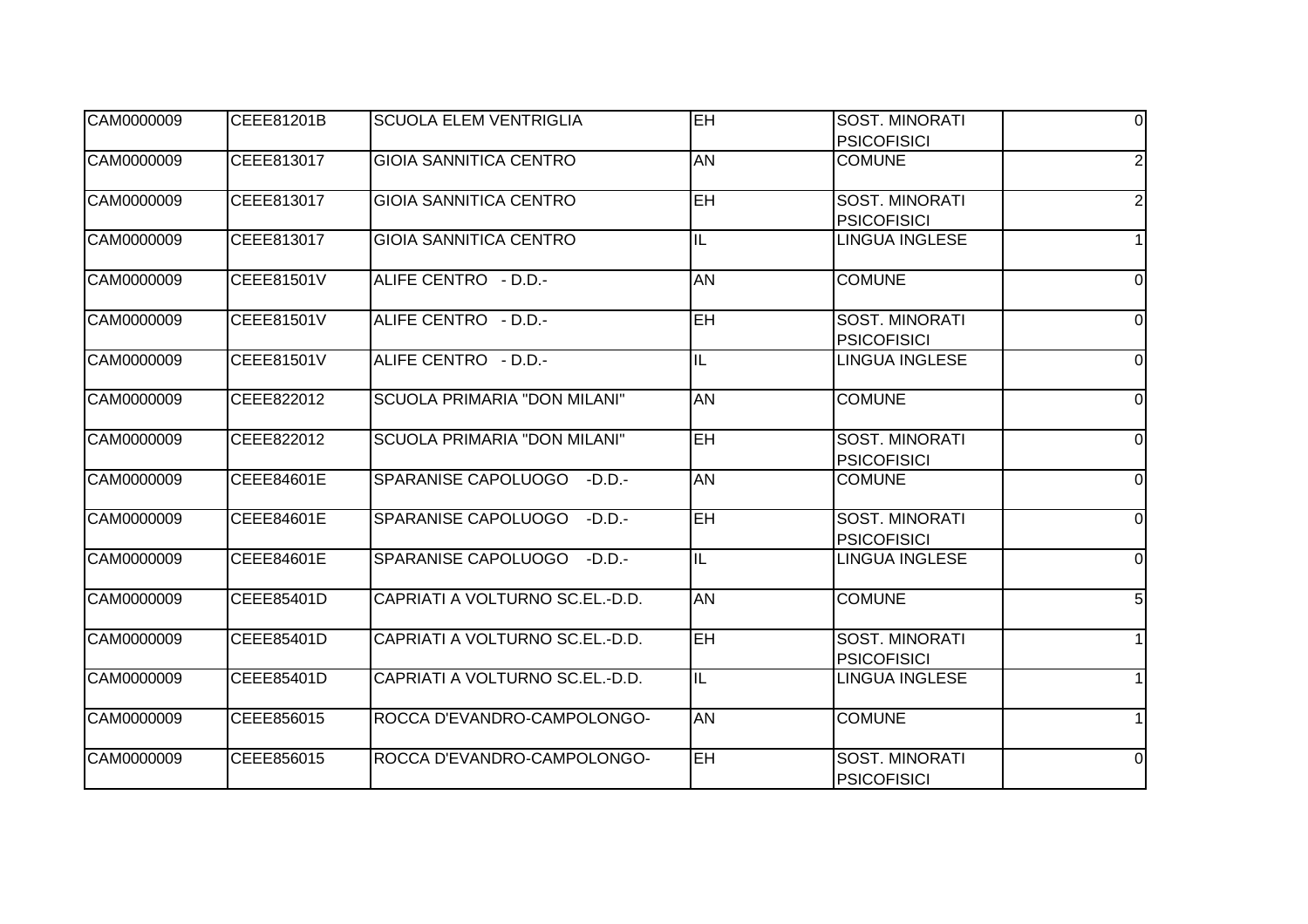| CAM0000009 | CEEE856015 | ROCCA D'EVANDRO-CAMPOLONGO-     | IL                       | LINGUA INGLESE                              | $\Omega$       |
|------------|------------|---------------------------------|--------------------------|---------------------------------------------|----------------|
| CAM0000009 | CEEE86601Q | AILANO CENTRO - D.D.-           | <b>AN</b>                | <b>COMUNE</b>                               | $\Omega$       |
| CAM0000009 | CEEE86601Q | AILANO CENTRO - D.D.-           | EH                       | <b>SOST. MINORATI</b><br><b>PSICOFISICI</b> | $\Omega$       |
| CAM0000009 | CEEE86601Q | AILANO CENTRO - D.D.-           | IL                       | <b>LINGUA INGLESE</b>                       |                |
| CAM0000009 | CEEE86801B | ALVIGNANO CENTRO - D.D.-        | <b>AN</b>                | <b>COMUNE</b>                               | 5              |
| CAM0000009 | CEEE86801B | ALVIGNANO CENTRO - D.D.-        | <b>CH</b>                | <b>SOST. MINORATI</b><br><b>DELLA VISTA</b> | $\Omega$       |
| CAM0000009 | CEEE86801B | ALVIGNANO CENTRO - D.D.-        | $\overline{DH}$          | <b>SOST. MINORATI</b><br><b>DELL'UDITO</b>  | $\Omega$       |
| CAM0000009 | CEEE86801B | ALVIGNANO CENTRO - D.D.-        | $\overline{\mathsf{EH}}$ | SOST. MINORATI<br><b>PSICOFISICI</b>        | $\Omega$       |
| CAM0000009 | CEEE86801B | ALVIGNANO CENTRO - D.D.-        | $\overline{\mathsf{I}}$  | <b>LINGUA INGLESE</b>                       | 0              |
| CAM0000009 | CEEE88403B | PIEDIMONTE MATESE-S.DOMENICO-1- | <b>AN</b>                | <b>COMUNE</b>                               |                |
| CAM0000009 | CEEE88403B | PIEDIMONTE MATESE-S.DOMENICO-1- | $\overline{H}$           | <b>SOST. MINORATI</b><br><b>PSICOFISICI</b> | $\Omega$       |
| CAM0000009 | CEEE88403B | PIEDIMONTE MATESE-S.DOMENICO-1- | IL                       | <b>LINGUA INGLESE</b>                       | $\Omega$       |
| CAM0000009 | CEEE88801L | ROCCAMONFINA CENTRO -D.D.-      | <b>AN</b>                | <b>COMUNE</b>                               | 6              |
| CAM0000009 | CEEE88801L | ROCCAMONFINA CENTRO -D.D.-      | <b>EH</b>                | SOST. MINORATI<br><b>PSICOFISICI</b>        | $\Omega$       |
| CAM0000009 | CEEE88801L | ROCCAMONFINA CENTRO -D.D.-      | $\overline{\mathsf{IL}}$ | <b>LINGUA INGLESE</b>                       |                |
| CAM0000009 | CEEE8A101G | TEANO CENTROGARIBALDI - D.D.1-  | <b>AN</b>                | <b>COMUNE</b>                               | $\Omega$       |
| CAM0000009 | CEEE8A101G | TEANO CENTROGARIBALDI - D.D.1-  | $\overline{DH}$          | <b>SOST. MINORATI</b><br><b>DELL'UDITO</b>  | $\overline{0}$ |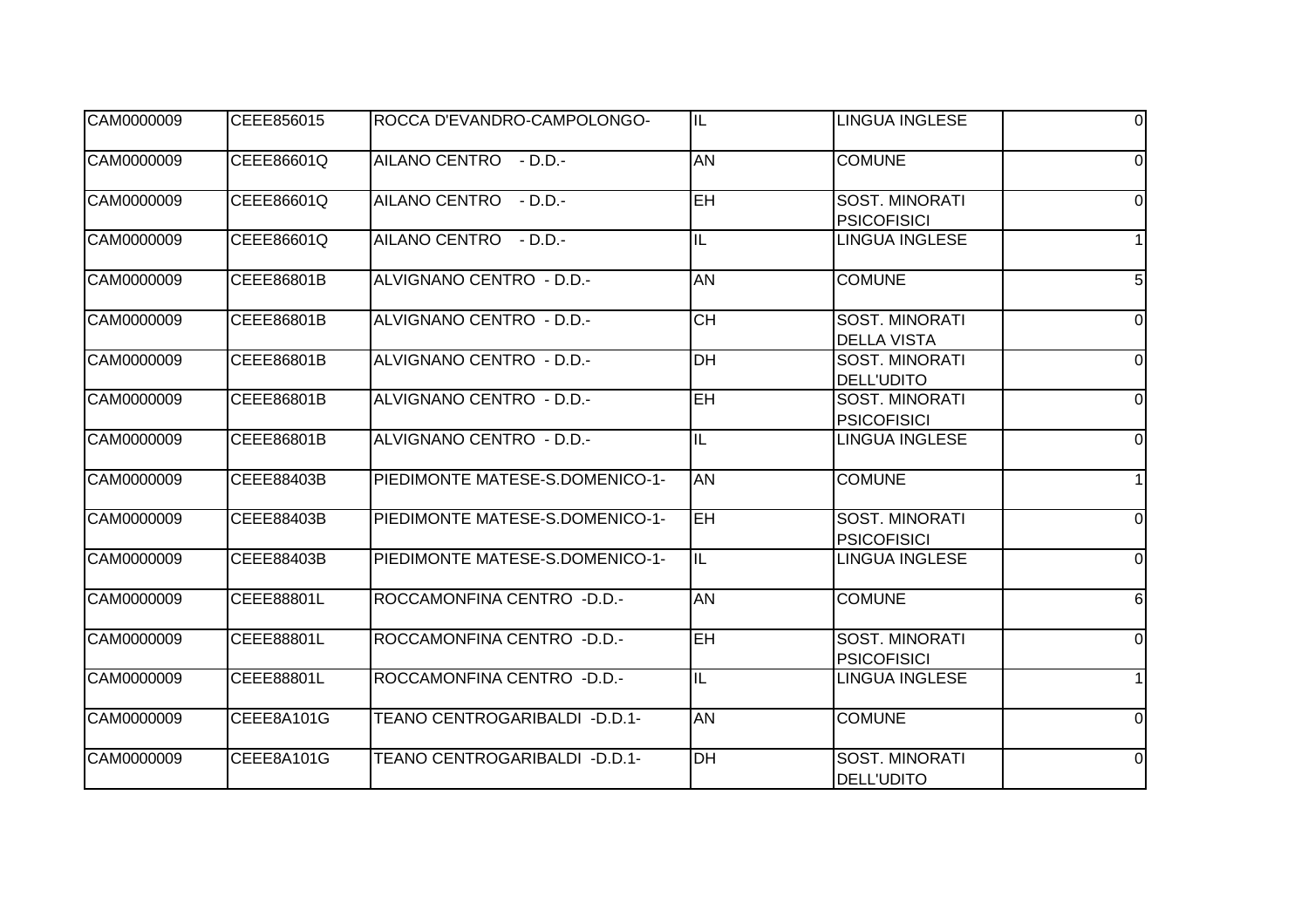| CAM0000009 | CEEE8A101G | TEANO CENTROGARIBALDI - D.D.1-      | EH.                      | <b>SOST. MINORATI</b>                       | $\Omega$       |
|------------|------------|-------------------------------------|--------------------------|---------------------------------------------|----------------|
|            |            |                                     |                          | <b>PSICOFISICI</b>                          |                |
| CAM0000009 | CEEE8A101G | TEANO CENTROGARIBALDI - D.D.1-      | IL                       | <b>LINGUA INGLESE</b>                       | $\Omega$       |
| CAM0000009 | CEEE8A602Q | <b>SC PRIM "P.GEREMIA"VP-CENTRO</b> | AN                       | <b>COMUNE</b>                               | $\Omega$       |
| CAM0000009 | CEEE8A602Q | <b>SC PRIM "P.GEREMIA"VP-CENTRO</b> | <b>EH</b>                | <b>SOST. MINORATI</b><br><b>PSICOFISICI</b> | $\Omega$       |
| CAM0000009 | CEEE8A602Q | SC PRIM "P.GEREMIA"VP-CENTRO        | $\overline{\mathsf{IL}}$ | <b>LINGUA INGLESE</b>                       | $\Omega$       |
| CAM0000009 | CEEE8AB01B | PIETRAMELARA-CAPOLUOGO - D.D.-      | <b>AN</b>                | <b>COMUNE</b>                               | $\Omega$       |
| CAM0000009 | CEEE8AB01B | PIETRAMELARA-CAPOLUOGO - D.D.-      | $\overline{DH}$          | <b>SOST. MINORATI</b><br><b>DELL'UDITO</b>  | $\Omega$       |
| CAM0000009 | CEEE8AB01B | PIETRAMELARA-CAPOLUOGO - D.D.-      | <b>EH</b>                | <b>SOST. MINORATI</b><br><b>PSICOFISICI</b> | $\Omega$       |
| CAM0000009 | CEEE8AB01B | PIETRAMELARA-CAPOLUOGO - D.D.-      | IL                       | <b>LINGUA INGLESE</b>                       | 0              |
| CAM0000009 | CEEE8AJ01G | PIAZZA CARMINE - PIED.2-            | <b>AN</b>                | <b>COMUNE</b>                               |                |
| CAM0000009 | CEEE8AJ01G | PIAZZA CARMINE - PIED.2-            | $\overline{DH}$          | <b>SOST. MINORATI</b><br><b>DELL'UDITO</b>  | $\Omega$       |
| CAM0000009 | CEEE8AJ01G | PIAZZA CARMINE - PIED.2-            | <b>EH</b>                | SOST. MINORATI<br><b>PSICOFISICI</b>        | $\Omega$       |
| CAM0000009 | CEEE8AJ01G | PIAZZA CARMINE - PIED.2-            | $\overline{\mathsf{I}}$  | <b>LINGUA INGLESE</b>                       | $\mathbf 0$    |
| CAM0000009 | CEEE8AX04N | MIGNANO MONTE LUNGO CENTRO-M.ML AN  |                          | <b>COMUNE</b>                               | $\Omega$       |
| CAM0000009 | CEEE8AX04N | MIGNANO MONTE LUNGO CENTRO-M.ML EH  |                          | <b>SOST. MINORATI</b><br><b>PSICOFISICI</b> | 0              |
| CAM0000009 | CEEE8AX04N | MIGNANO MONTE LUNGO CENTRO-M.ML IL  |                          | <b>LINGUA INGLESE</b>                       | $\Omega$       |
| CAM0000010 | CEEE82301T | BELLONA CENTRO -VITUL-              | <b>AN</b>                | <b>COMUNE</b>                               | $\overline{0}$ |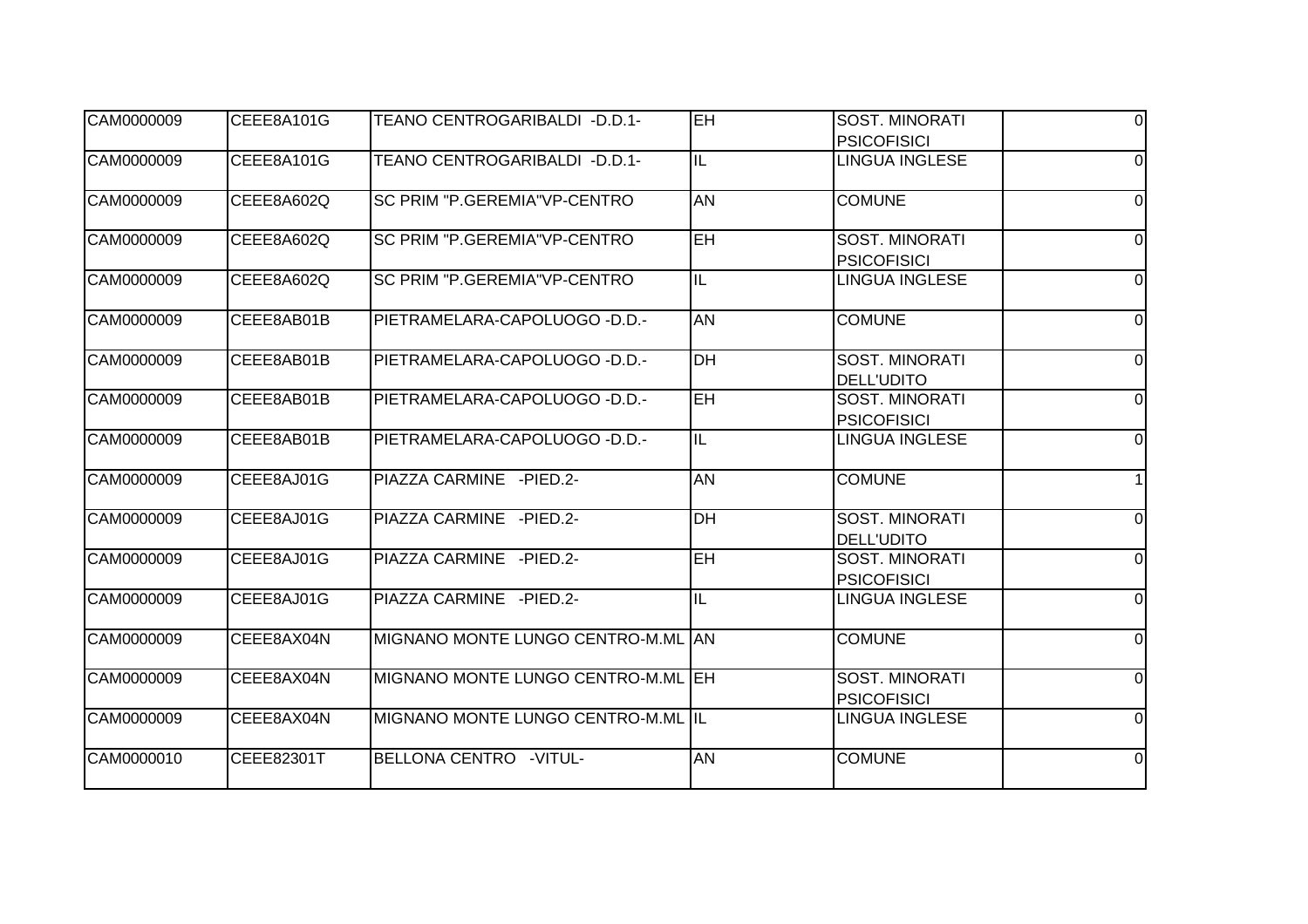| CAM0000010 | CEEE82301T | BELLONA CENTRO -VITUL-         | EH             | <b>SOST. MINORATI</b>                       | $\Omega$       |
|------------|------------|--------------------------------|----------------|---------------------------------------------|----------------|
|            |            |                                |                | <b>PSICOFISICI</b>                          |                |
| CAM0000010 | CEEE82301T | BELLONA CENTRO -VITUL-         | IL             | LINGUA INGLESE                              | $\Omega$       |
| CAM0000010 | CEEE82501D | VITULAZIO CAPOLUOGO - D.D.-    | AN             | <b>COMUNE</b>                               | $\Omega$       |
| CAM0000010 | CEEE82501D | VITULAZIO CAPOLUOGO - D.D.-    | DH             | <b>SOST. MINORATI</b><br><b>DELL'UDITO</b>  | $\Omega$       |
| CAM0000010 | CEEE82501D | VITULAZIO CAPOLUOGO - D.D.-    | <b>EH</b>      | <b>SOST. MINORATI</b><br><b>PSICOFISICI</b> | $\Omega$       |
| CAM0000010 | CEEE82501D | VITULAZIO CAPOLUOGO - D.D.-    | IL             | <b>LINGUA INGLESE</b>                       | $\Omega$       |
| CAM0000010 | CEEE828011 | <b>PIZZETTI</b>                | AN             | <b>COMUNE</b>                               | $\Omega$       |
| CAM0000010 | CEEE828011 | PIZZETTI                       | <b>EH</b>      | <b>SOST. MINORATI</b><br><b>PSICOFISICI</b> | $\Omega$       |
| CAM0000010 | CEEE828011 | <b>PIZZETTI</b>                | IL             | LINGUA INGLESE                              | $\Omega$       |
| CAM0000010 | CEEE82901R | PORTICO DICASERTA CENTRO-D.D.- | <b>AN</b>      | <b>COMUNE</b>                               | $\Omega$       |
| CAM0000010 | CEEE82901R | PORTICO DICASERTA CENTRO-D.D.- | $\overline{H}$ | <b>SOST. MINORATI</b><br><b>PSICOFISICI</b> | $\Omega$       |
| CAM0000010 | CEEE82901R | PORTICO DICASERTA CENTRO-D.D.- | IL             | <b>LINGUA INGLESE</b>                       | $\overline{0}$ |
| CAM0000010 | CEEE83701Q | S.MARIA C.V.-VIA GALATINA -1-  | <b>AN</b>      | <b>COMUNE</b>                               | $\Omega$       |
| CAM0000010 | CEEE83701Q | S.MARIA C.V.-VIA GALATINA -1-  | <b>DH</b>      | <b>SOST. MINORATI</b><br><b>DELL'UDITO</b>  |                |
| CAM0000010 | CEEE83701Q | S.MARIA C.V.-VIA GALATINA -1-  | <b>EH</b>      | <b>SOST. MINORATI</b><br><b>PSICOFISICI</b> | $\Omega$       |
| CAM0000010 | CEEE83701Q | S.MARIA C.V.-VIA GALATINA -1-  | IL             | <b>LINGUA INGLESE</b>                       | $\Omega$       |
| CAM0000010 | CEEE83801G | S.MARIA C.V.-S.ERASMO          | <b>AN</b>      | <b>COMUNE</b>                               | $\overline{0}$ |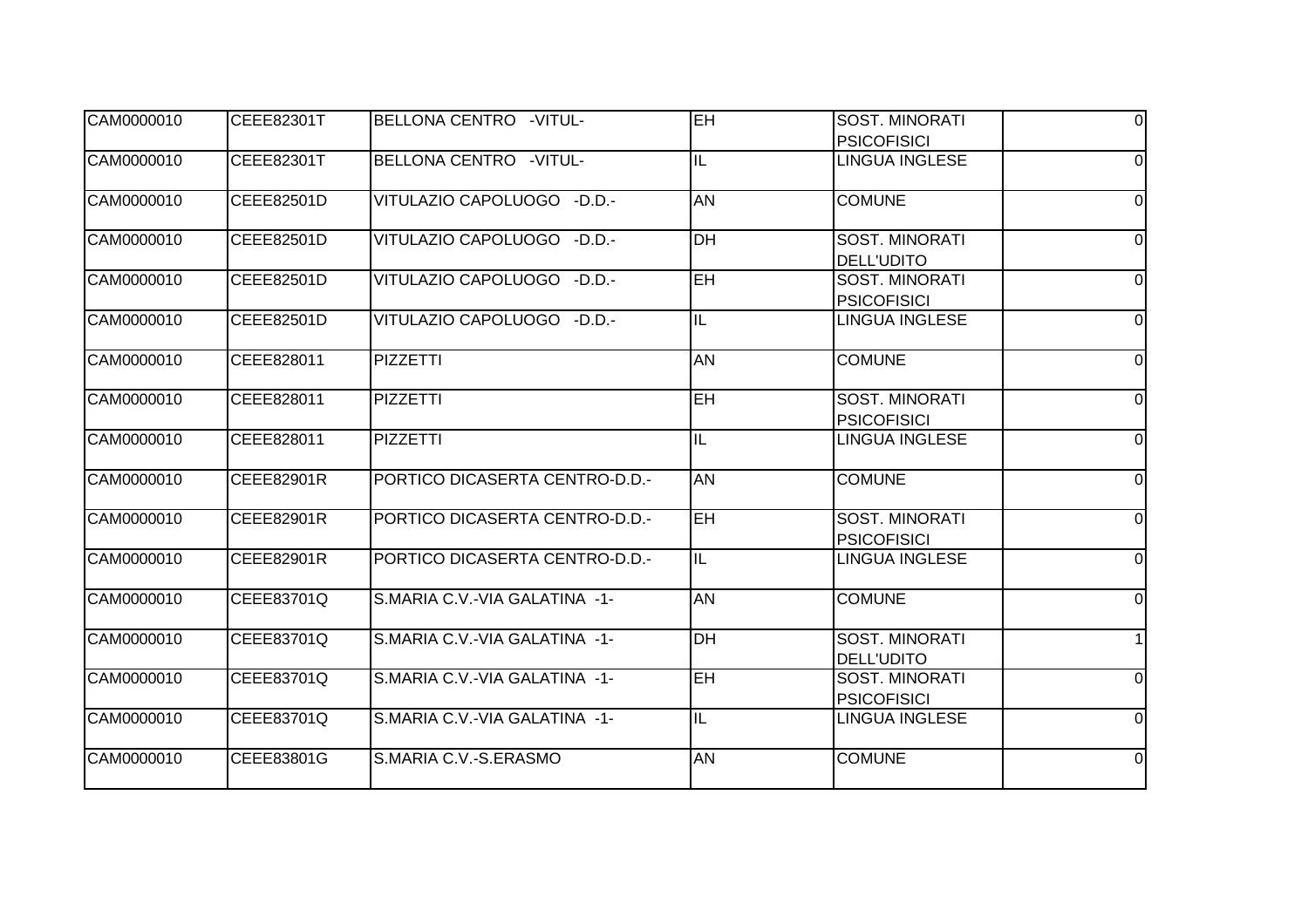| CAM0000010 | CEEE83801G | S.MARIA C.V.-S.ERASMO           | EH                       | <b>SOST. MINORATI</b>                       | $\Omega$       |
|------------|------------|---------------------------------|--------------------------|---------------------------------------------|----------------|
|            |            |                                 |                          | <b>PSICOFISICI</b>                          |                |
| CAM0000010 | CEEE83801G | S.MARIA C.V.-S.ERASMO           | IL                       | <b>LINGUA INGLESE</b>                       | $\Omega$       |
| CAM0000010 | CEEE87601A | I.C. 2 "RITA LEVI-MONTALCINI"   | $\overline{AN}$          | <b>COMUNE</b>                               | $\Omega$       |
| CAM0000010 | CEEE87601A | I.C. 2 "RITA LEVI-MONTALCINI"   | DH                       | <b>SOST. MINORATI</b><br><b>DELL'UDITO</b>  | 0              |
| CAM0000010 | CEEE87601A | I.C. 2 "RITA LEVI-MONTALCINI"   | $\overline{EH}$          | <b>SOST. MINORATI</b><br><b>PSICOFISICI</b> | $\Omega$       |
| CAM0000010 | CEEE87601A | I.C. 2 "RITA LEVI-MONTALCINI"   | IL                       | <b>LINGUA INGLESE</b>                       | $\Omega$       |
| CAM0000010 | CEEE877016 | S.MARIA C.V.-PRINC.PIEMONTE -1- | AN                       | <b>COMUNE</b>                               | $\overline{0}$ |
| CAM0000010 | CEEE877016 | S.MARIA C.V.-PRINC.PIEMONTE -1- | EH                       | SOST. MINORATI<br><b>PSICOFISICI</b>        | $\overline{0}$ |
| CAM0000010 | CEEE877016 | S.MARIA C.V.-PRINC.PIEMONTE -1- | $\overline{\mathsf{IL}}$ | LINGUA INGLESE                              | $\Omega$       |
| CAM0000010 | CEEE88301D | MACERATA CAMPANIA VIA ROMA-D.D. | <b>AN</b>                | <b>COMUNE</b>                               |                |
| CAM0000010 | CEEE88301D | MACERATA CAMPANIA VIA ROMA-D.D. | <b>EH</b>                | <b>SOST. MINORATI</b><br><b>PSICOFISICI</b> | $\Omega$       |
| CAM0000010 | CEEE88301D | MACERATA CAMPANIA VIA ROMA-D.D. | IL                       | <b>LINGUA INGLESE</b>                       | $\Omega$       |
| CAM0000010 | CEEE8A201B | P.NAPOLI CASE POP. MARTUCCI     | AN                       | <b>COMUNE</b>                               | $\Omega$       |
| CAM0000010 | CEEE8A201B | P.NAPOLI CASE POP. MARTUCCI     | <b>EH</b>                | <b>SOST. MINORATI</b><br><b>PSICOFISICI</b> | $\Omega$       |
| CAM0000010 | CEEE8A201B | P.NAPOLI CASE POP. MARTUCCI     | IL                       | <b>LINGUA INGLESE</b>                       | $\Omega$       |
| CAM0000010 | CEEE8A3017 | <b>CAPUA PORTA ROMA</b>         | AN                       | <b>COMUNE</b>                               | $\Omega$       |
| CAM0000010 | CEEE8A3017 | <b>CAPUA PORTA ROMA</b>         | $\overline{DH}$          | <b>SOST. MINORATI</b><br><b>DELL'UDITO</b>  | $\Omega$       |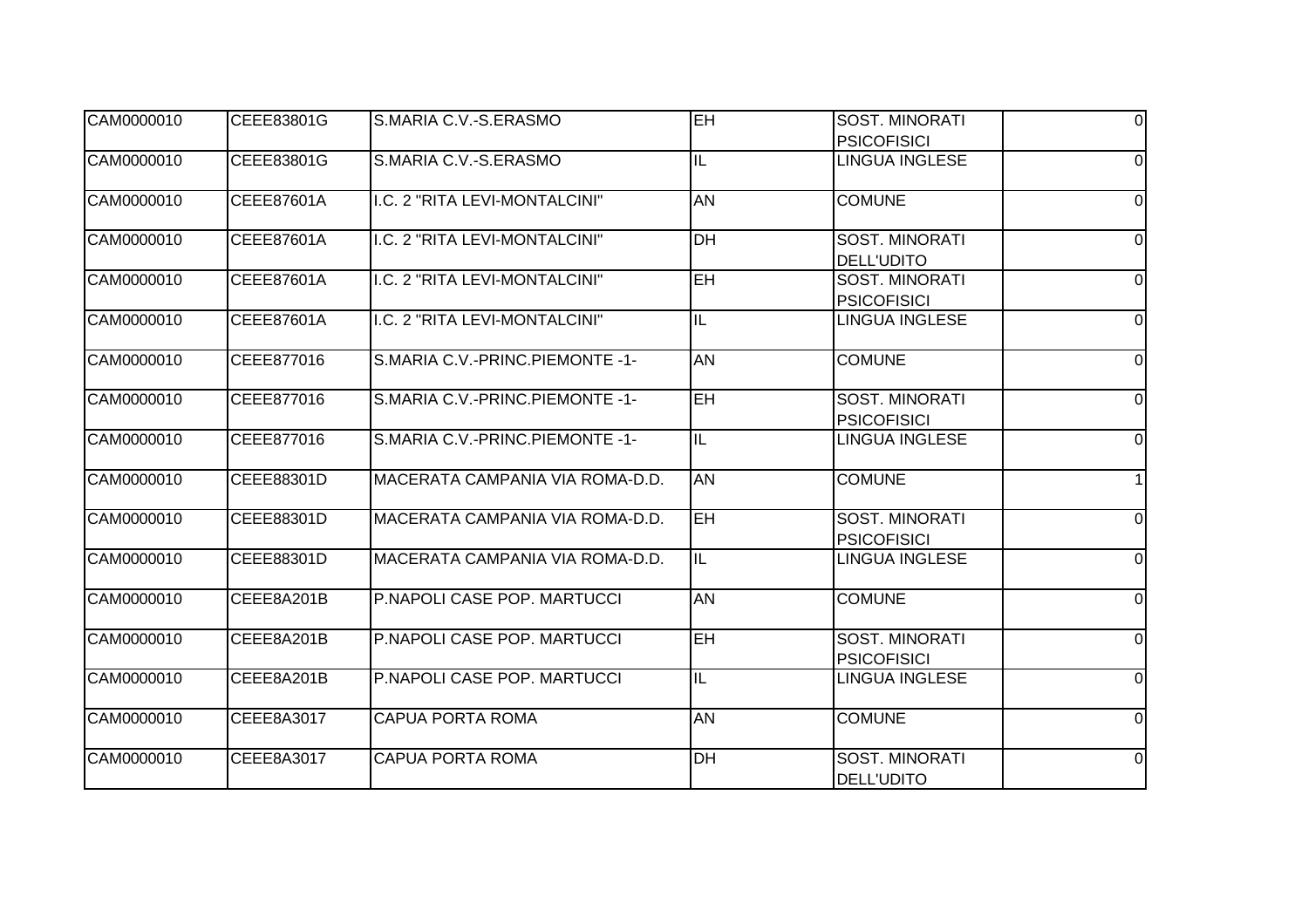| CAM0000010 | CEEE8A3017 | <b>CAPUA PORTA ROMA</b>         | EH                       | <b>SOST. MINORATI</b>                       | $\Omega$       |
|------------|------------|---------------------------------|--------------------------|---------------------------------------------|----------------|
|            |            |                                 |                          | <b>PSICOFISICI</b>                          |                |
| CAM0000010 | CEEE8A3017 | <b>CAPUA PORTA ROMA</b>         | IL                       | <b>LINGUA INGLESE</b>                       | $\Omega$       |
| CAM0000010 | CEEE8A4013 | PIGNATARO M.-V.MONTE OLIVETO-DD | <b>AN</b>                | <b>COMUNE</b>                               | 0              |
| CAM0000010 | CEEE8A4013 | PIGNATARO M.-V.MONTE OLIVETO-DD | <b>EH</b>                | <b>SOST. MINORATI</b><br><b>PSICOFISICI</b> | $\Omega$       |
| CAM0000010 | CEEE8A4013 | PIGNATARO M.-V.MONTE OLIVETO-DD | $\overline{\mathsf{IL}}$ | <b>LINGUA INGLESE</b>                       | $\Omega$       |
| CAM0000010 | CEEE8A701E | <b>DANTE ALIGHIERI-CURTI</b>    | AN                       | <b>COMUNE</b>                               |                |
| CAM0000010 | CEEE8A701E | <b>DANTE ALIGHIERI-CURTI</b>    | $E$ H                    | <b>SOST. MINORATI</b><br><b>PSICOFISICI</b> |                |
| CAM0000010 | CEEE8A701E | <b>DANTE ALIGHIERI-CURTI</b>    | IL                       | <b>LINGUA INGLESE</b>                       | 0              |
| CAM0000010 | CEEE8A801A | FORMICOLA-CENTRO -FORM-         | <b>AN</b>                | <b>COMUNE</b>                               | 0              |
| CAM0000010 | CEEE8A801A | FORMICOLA-CENTRO -FORM-         | $E$ H                    | SOST. MINORATI<br><b>PSICOFISICI</b>        | $\Omega$       |
| CAM0000010 | CEEE8A801A | FORMICOLA-CENTRO -FORM-         | $\overline{\mathsf{L}}$  | <b>LINGUA INGLESE</b>                       | $\Omega$       |
| CAM0000010 | CEEE8AG01E | SAN PRISCO VIALE TRIESTE -D-D-  | <b>AN</b>                | <b>COMUNE</b>                               | $\overline{0}$ |
| CAM0000010 | CEEE8AG01E | SAN PRISCO VIALE TRIESTE -D-D-  | DH                       | <b>SOST. MINORATI</b><br><b>DELL'UDITO</b>  | $\Omega$       |
| CAM0000010 | CEEE8AG01E | SAN PRISCO VIALE TRIESTE -D-D-  | <b>EH</b>                | <b>SOST. MINORATI</b><br><b>PSICOFISICI</b> | $\Omega$       |
| CAM0000010 | CEEE8AG01E | SAN PRISCO VIALE TRIESTE -D-D-  | $\overline{\mathsf{L}}$  | <b>LINGUA INGLESE</b>                       | $\Omega$       |
| CAM0000010 | CEEE8AM013 | SCUOLA ELEMENTARE "DON MILANI"  | <b>AN</b>                | <b>COMUNE</b>                               | $\Omega$       |
| CAM0000010 | CEEE8AM013 | SCUOLA ELEMENTARE "DON MILANI"  | $\overline{DH}$          | <b>SOST. MINORATI</b><br><b>DELL'UDITO</b>  | $\overline{0}$ |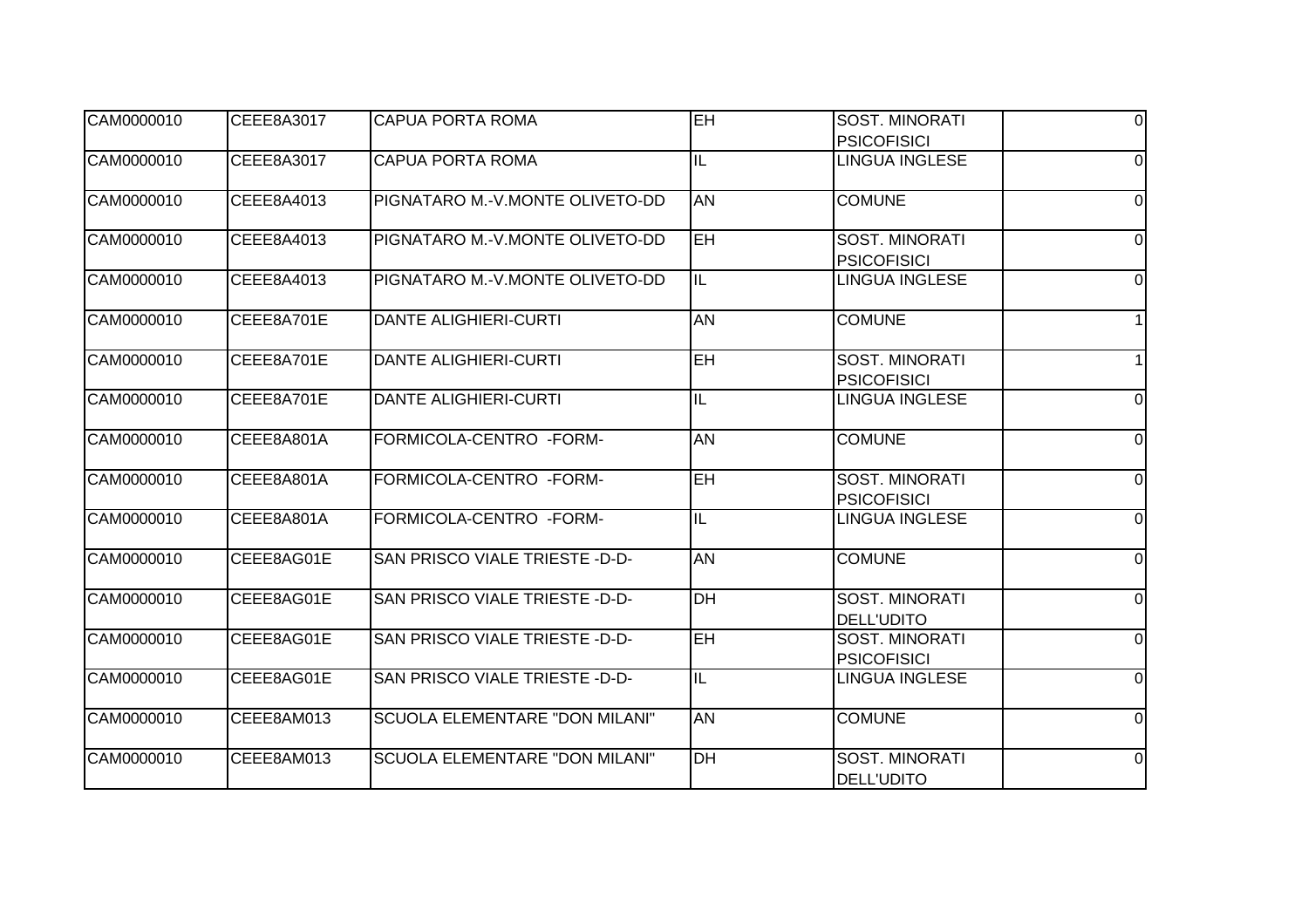| CAM0000010 | CEEE8AM013 | SCUOLA ELEMENTARE "DON MILANI"     | EH.             | <b>SOST. MINORATI</b>                       | $\Omega$       |
|------------|------------|------------------------------------|-----------------|---------------------------------------------|----------------|
|            |            |                                    |                 | <b>PSICOFISICI</b>                          |                |
| CAM0000010 | CEEE8AM013 | SCUOLA ELEMENTARE "DON MILANI"     | IL              | <b>LINGUA INGLESE</b>                       | $\Omega$       |
| CAM0000011 | CEEE043014 | MONDRAGONE ARCOBALENO -MOND.1-     | <b>AN</b>       | <b>COMUNE</b>                               | $\Omega$       |
| CAM0000011 | CEEE043014 | MONDRAGONE ARCOBALENO - MOND.1-    | <b>IDH</b>      | <b>SOST. MINORATI</b><br><b>DELL'UDITO</b>  | $\Omega$       |
| CAM0000011 | CEEE043014 | MONDRAGONE ARCOBALENO -MOND.1-     | <b>IEH</b>      | <b>SOST. MINORATI</b><br><b>PSICOFISICI</b> | $\Omega$       |
| CAM0000011 | CEEE043014 | MONDRAGONE ARCOBALENO - MOND.1-    | ÌЩ              | <b>LINGUA INGLESE</b>                       | $\Omega$       |
| CAM0000011 | CEEE044021 | <b>DON ADELCHI FANTINI MOND.2</b>  | <b>AN</b>       | <b>COMUNE</b>                               | $\Omega$       |
| CAM0000011 | CEEE044021 | <b>DON ADELCHI FANTINI MOND.2</b>  | $\overline{CH}$ | <b>SOST. MINORATI</b><br><b>DELLA VISTA</b> | $\Omega$       |
| CAM0000011 | CEEE044021 | <b>DON ADELCHI FANTINI MOND.2</b>  | EH              | <b>SOST. MINORATI</b><br><b>PSICOFISICI</b> | $\Omega$       |
| CAM0000011 | CEEE044021 | DON ADELCHI FANTINI MOND.2         | IL              | <b>LINGUA INGLESE</b>                       | $\Omega$       |
| CAM0000011 | CEEE04504V | MONDRAGONE - S.ANGELO - MOND.3-    | <b>AN</b>       | <b>COMUNE</b>                               | $\Omega$       |
| CAM0000011 | CEEE04504V | MONDRAGONE - S.ANGELO - MOND.3-    | D <sub>H</sub>  | <b>SOST. MINORATI</b><br><b>DELL'UDITO</b>  | $\Omega$       |
| CAM0000011 | CEEE04504V | MONDRAGONE - S.ANGELO - MOND.3-    | EH              | <b>SOST. MINORATI</b><br><b>PSICOFISICI</b> | $\mathbf 0$    |
| CAM0000011 | CEEE04504V | MONDRAGONE - S.ANGELO - MOND.3-    | IL              | <b>LINGUA INGLESE</b>                       | $\Omega$       |
| CAM0000011 | CEEE07901V | <b>CONVITTO NAZIONALE "A.NIFO"</b> | <b>AN</b>       | <b>COMUNE</b>                               | 0              |
| CAM0000011 | CEEE07901V | CONVITTO NAZIONALE "A.NIFO"        | IL              | <b>LINGUA INGLESE</b>                       | $\Omega$       |
| CAM0000011 | CEEE81802B | U.FOSCOLO - CANCELLO ED ARNONE     | <b>AN</b>       | <b>COMUNE</b>                               | $\overline{0}$ |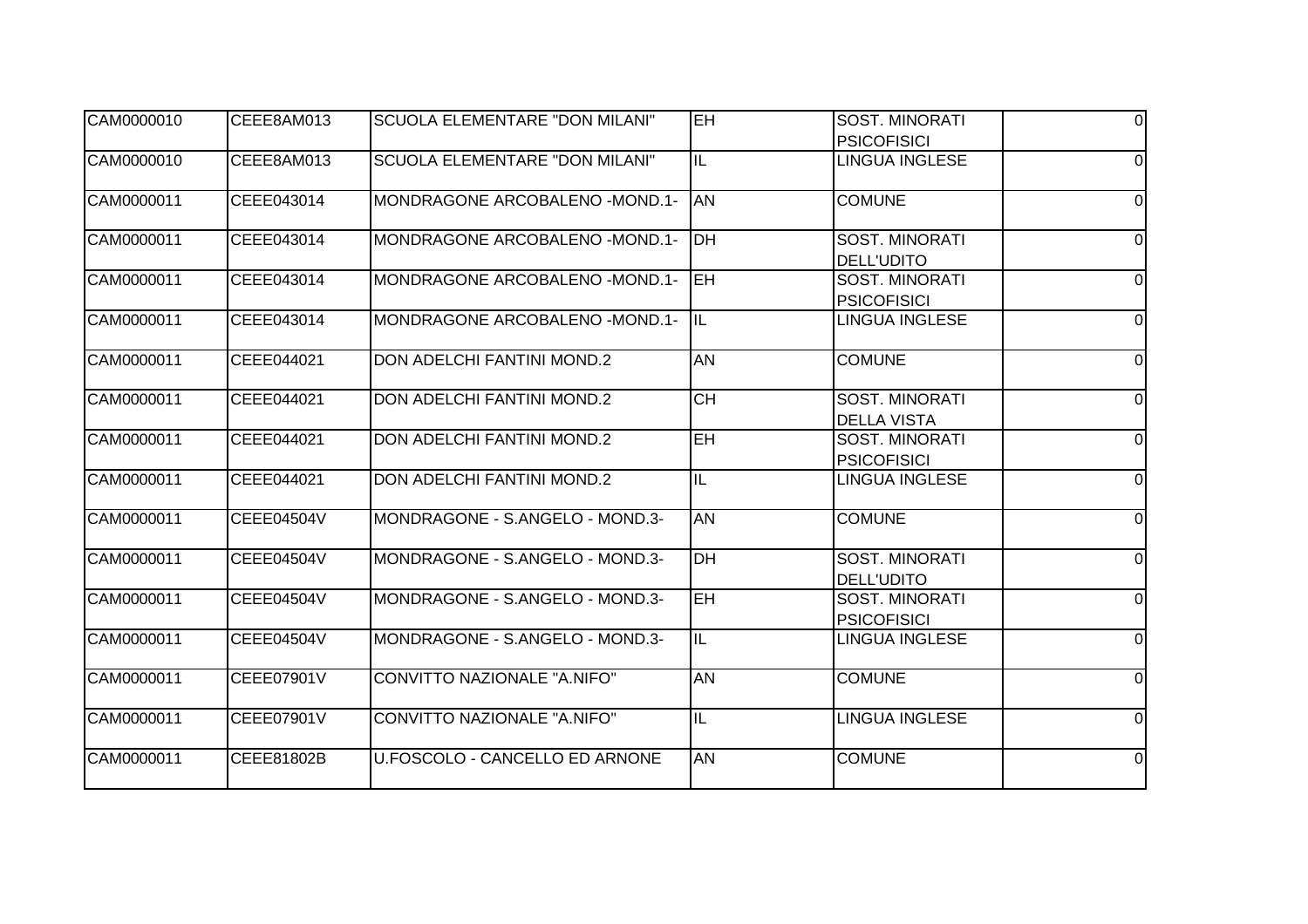| CAM0000011 | CEEE81802B | U.FOSCOLO - CANCELLO ED ARNONE         | EH.                      | <b>SOST. MINORATI</b>                       | $\Omega$       |
|------------|------------|----------------------------------------|--------------------------|---------------------------------------------|----------------|
|            |            |                                        |                          | <b>PSICOFISICI</b>                          |                |
| CAM0000011 | CEEE81802B | U.FOSCOLO - CANCELLO ED ARNONE         | IL                       | <b>LINGUA INGLESE</b>                       | $\Omega$       |
| CAM0000011 | CEEE819016 | <b>FRANCOLISE CIAMPRISCO-FRANCOLIS</b> | AN                       | <b>COMUNE</b>                               | $\Omega$       |
| CAM0000011 | CEEE819016 | FRANCOLISE CIAMPRISCO-FRANCOLIS        | leh                      | <b>SOST. MINORATI</b><br><b>PSICOFISICI</b> | $\Omega$       |
| CAM0000011 | CEEE819016 | FRANCOLISE CIAMPRISCO-FRANCOLIS        | $\overline{\mathsf{IL}}$ | LINGUA INGLESE                              | $\Omega$       |
| CAM0000011 | CEEE878012 | CASTEL VOLT.-VILL.AGRICOLO-D.D.        | <b>AN</b>                | <b>COMUNE</b>                               | $\overline{2}$ |
| CAM0000011 | CEEE878012 | CASTEL VOLT.-VILL.AGRICOLO-D.D.        | EH                       | <b>SOST. MINORATI</b><br><b>PSICOFISICI</b> | $\Omega$       |
| CAM0000011 | CEEE878012 | CASTEL VOLT.-VILL.AGRICOLO-D.D.        | IL                       | <b>LINGUA INGLESE</b>                       | $\Omega$       |
| CAM0000011 | CEEE87901T | CASTEL VOLT.-VILL.COPPOLA-D.D-         | <b>AN</b>                | <b>COMUNE</b>                               | $\overline{2}$ |
| CAM0000011 | CEEE87901T | CASTEL VOLT.-VILL.COPPOLA-D.D-         | <b>EH</b>                | SOST. MINORATI<br><b>PSICOFISICI</b>        | $\Omega$       |
| CAM0000011 | CEEE87901T | CASTEL VOLT.-VILL.COPPOLA-D.D-         | $\overline{\mathsf{IL}}$ | <b>LINGUA INGLESE</b>                       | $\Omega$       |
| CAM0000011 | CEEE880012 | CASTEL VOLTURNO CENTRO - D.D.-         | <b>AN</b>                | <b>COMUNE</b>                               | $\Omega$       |
| CAM0000011 | CEEE880012 | CASTEL VOLTURNO CENTRO - D.D.-         | <b>EH</b>                | <b>SOST. MINORATI</b><br><b>PSICOFISICI</b> | $\Omega$       |
| CAM0000011 | CEEE880012 | CASTEL VOLTURNO CENTRO - D.D.-         | IL                       | <b>LINGUA INGLESE</b>                       | $\Omega$       |
| CAM0000011 | CEEE88701R | CARINOLA CENTRO - D.D.-                | <b>AN</b>                | <b>COMUNE</b>                               | $\Omega$       |
| CAM0000011 | CEEE88701R | CARINOLA CENTRO - D.D.-                | <b>EH</b>                | <b>SOST. MINORATI</b><br><b>PSICOFISICI</b> | $\Omega$       |
| CAM0000011 | CEEE88701R | CARINOLA CENTRO - D.D.-                | IL                       | LINGUA INGLESE                              | $\overline{0}$ |